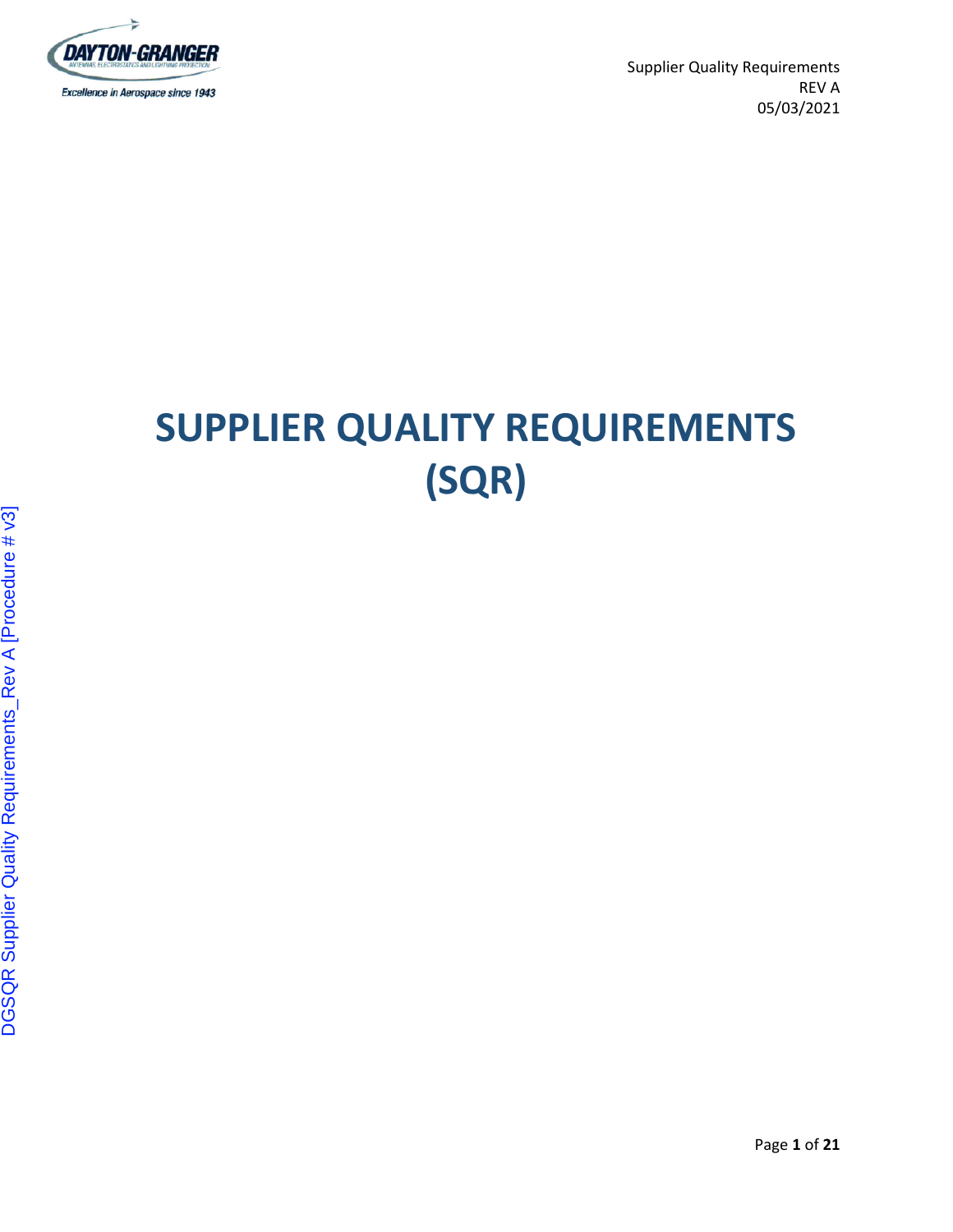

| <b>REVISION HISTORY</b> |                    |                      |                                                                                                                                                                                                                                                                                                                                                                                                                                                                                                                                        |               |  |  |
|-------------------------|--------------------|----------------------|----------------------------------------------------------------------------------------------------------------------------------------------------------------------------------------------------------------------------------------------------------------------------------------------------------------------------------------------------------------------------------------------------------------------------------------------------------------------------------------------------------------------------------------|---------------|--|--|
| <b>Revision</b>         | <b>Approved By</b> | <b>Revision Date</b> | <b>Description of Change</b>                                                                                                                                                                                                                                                                                                                                                                                                                                                                                                           | <b>Author</b> |  |  |
|                         | H. Benabess        | 3/31/2021            | Initial release                                                                                                                                                                                                                                                                                                                                                                                                                                                                                                                        | R. Pineda     |  |  |
| A                       | H. Benabess        | 4/27/2021            | Removed Revision date from<br>Cover Page<br>Verbiage: "Vendor" changed to<br>"Supplier" throughout, Dayton<br>Granger, Inc. changed to DG<br>throughout<br>Corrected Table of Contents and<br>renumbered sections accordingly<br>Section 3.3 (previously 2.3) to<br>read "4.0 Clauses."<br>Table 1 - Clauses updated to<br>reflect "4.1, 4.2, etc.) per<br>renumbering, Categories revised<br>to reflect code names<br>Section 20.3.2 Heading corrected<br>to read DFARS<br>Removed category<br>Materials.Indirect.000 from<br>Table 1 | R. Pineda     |  |  |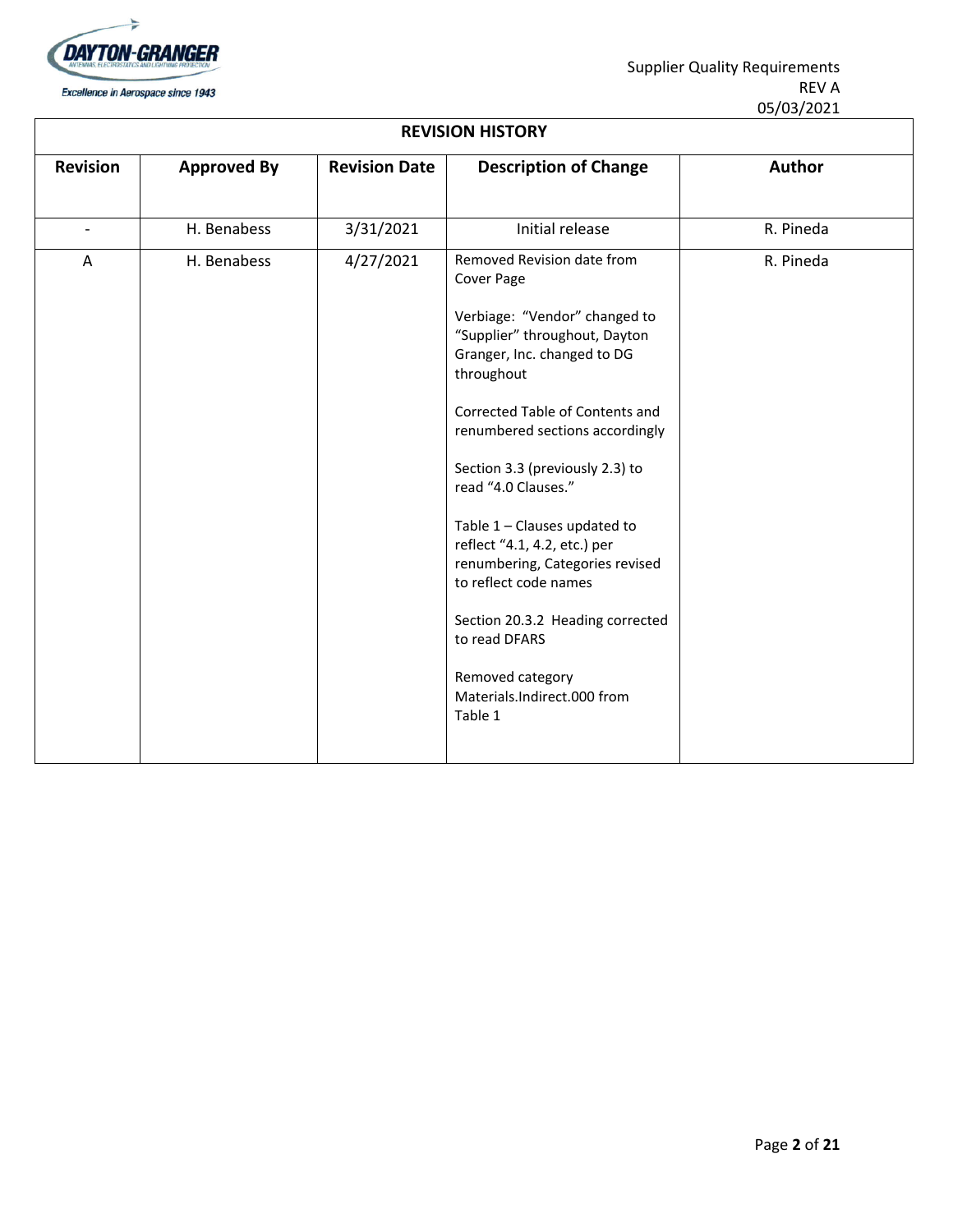

# **Table of Contents**

| $\mathbf{1}$ . |  |
|----------------|--|
| 2.             |  |
| 3.             |  |
|                |  |
| 4.             |  |
| 5.             |  |
| 6.             |  |
| 7.             |  |
| 8.             |  |
| 9.             |  |
| 10.            |  |
| 11.            |  |
| 12.            |  |
| 13.            |  |
|                |  |
|                |  |
|                |  |
|                |  |
| 18.            |  |
|                |  |
|                |  |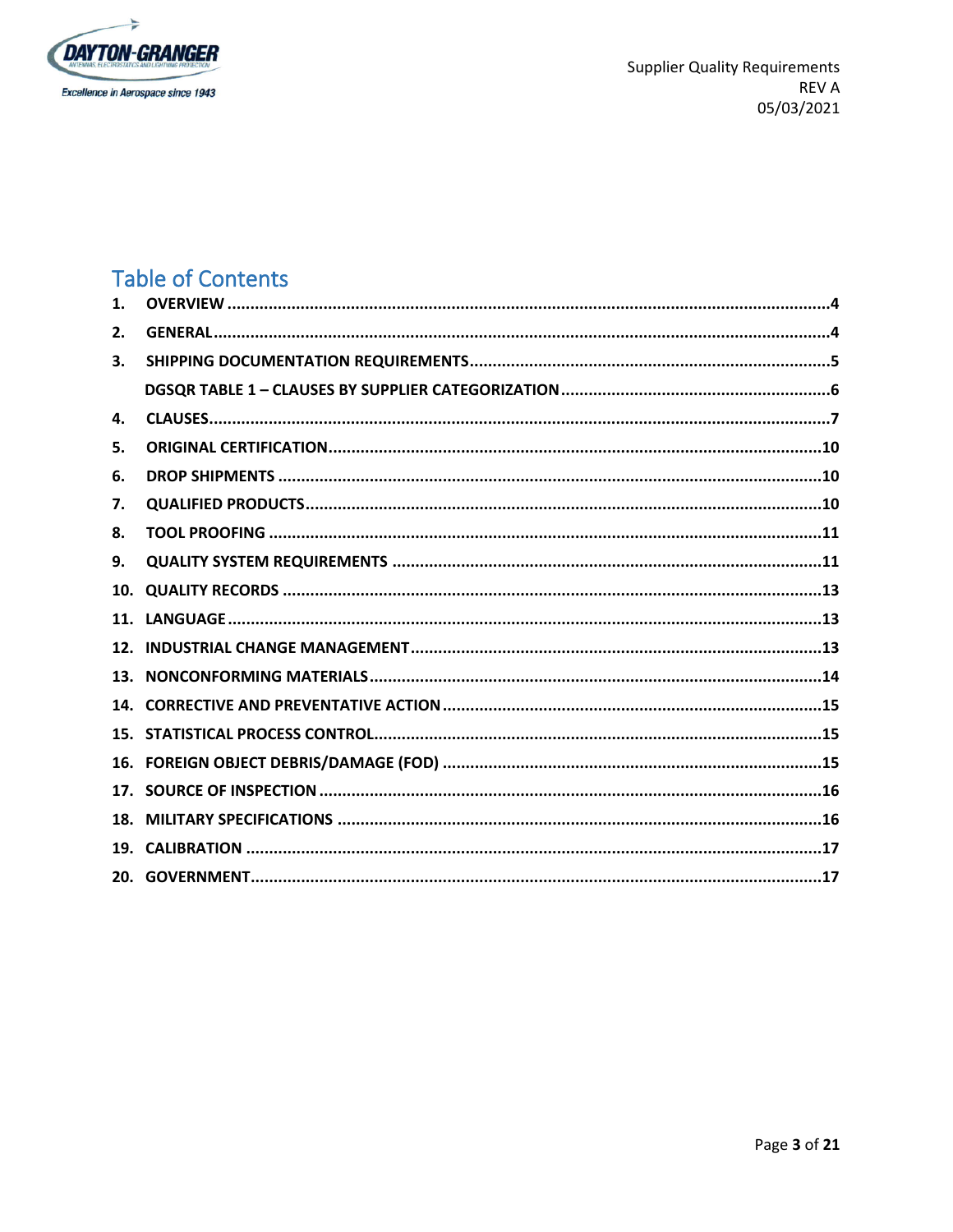

# <span id="page-3-0"></span>**1. OVERVIEW**

- **1.1.** This document is applicable to all Dayton-Granger, Inc. (DG) purchase orders (POs).
- **1.2.** Supplier shall meet the applicable requirements of the latest revision of SQR in effect as of the date of the Request for Quote (RFQ), unless otherwise amended by Buyer and Supplier prior to PO issuance. Supplier shall:
	- **A.** Ensure all applicable SQR herein and other quality requirements in the PO are imposed upon Supplier, its agents and subcontractors at all tiers working on DG's product; and
	- **B.** Have and maintain internet access for obtaining requirements; and
	- **C.** Comply with the additional quality requirements contained in Section 3.0, Table 1, as applicable to Supplier Commodity.
	- **D.** Ensure that persons are aware of the following:
		- 1. Their contribution to product or service conformity;
		- 2. Their contribution to product safety;
		- 3. The importance of ethical behavior.
- **1.3.** It is the supplier's responsibility to regularly access the DG web site to ensure continuous compliance with the latest revision of this document and any of the referenced documents herein.

Go to: [www.Daytongranger.com](http://www.daytongranger.com/)

- **1.4.** The Supplier will be informed of any revisions of this document and/or the referenced ones by means of a notification from a buyer representative and it will also be noted on the Purchased Order (PO).
- **1.5.** Before bidding on, manufacturing, or delivering products and/or parts, it is essential that the Supplier fully understands the requirements of this document and any associated technical documents.

#### <span id="page-3-1"></span>**2. GENERAL**

#### **2.1. Suppliers Responsibility for Conformance**

DG and its customers expect our suppliers to deliver material that is 100% compliant with all the Purchase Order (PO) requirements. If the supplier has difficulty with quality or technical issues encountered during the manufacturing process, or contractual requirements of the PO, the supplier is to communicate immediately with DG.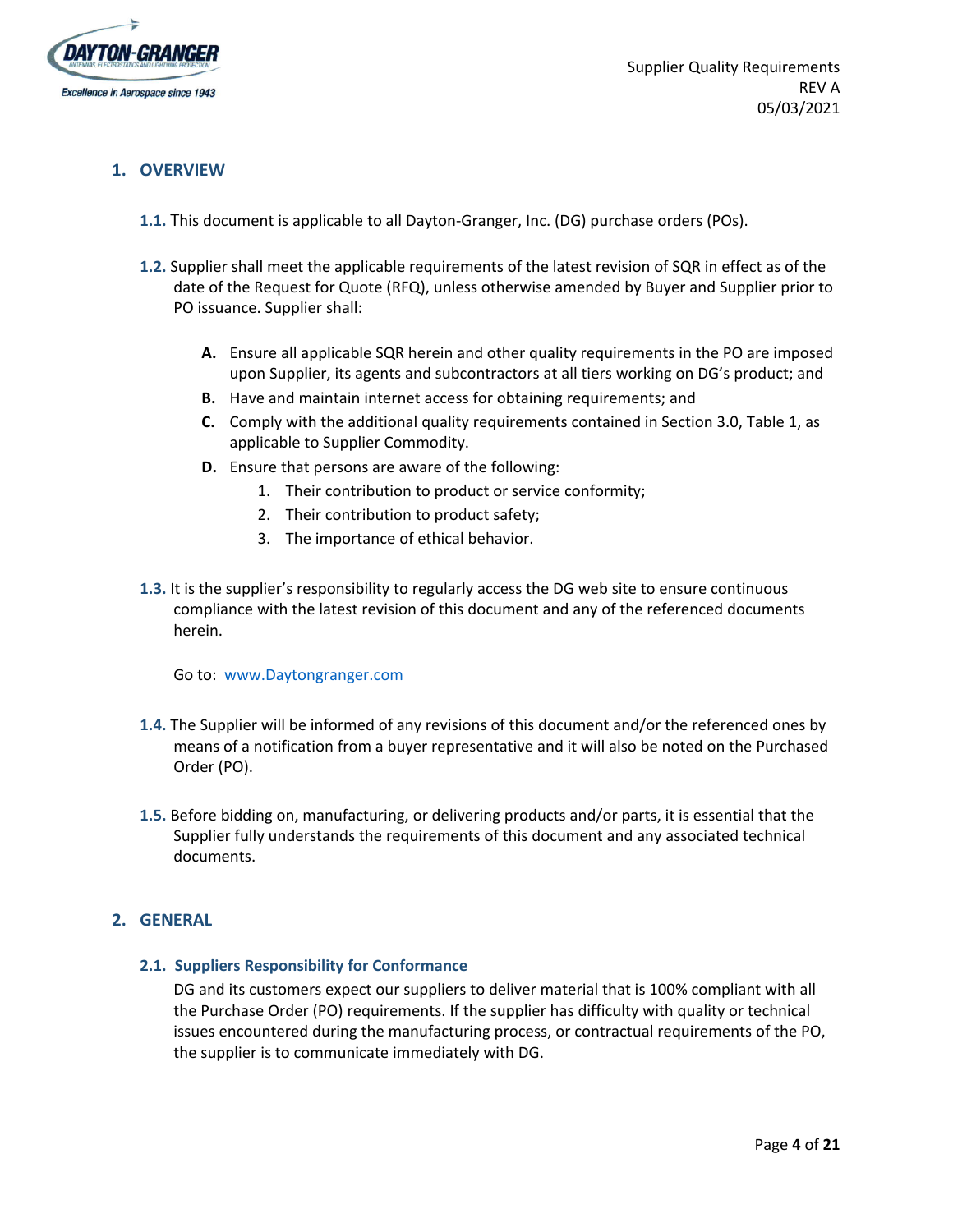

#### **2.2. Design Control**

The product design shall not be changed relative to fit, form, or function without prior DG approval. All proposed product design changes must be submitted in writing to DG.

#### **2.3. Design, Fabrication Methods or Process Methods**

Substitute parts shall not be used for parts specified on the purchase order. Supplier must identify part manufacturer(s) on the packing sheet.

#### **2.4. Right to Verify**

DG, their customers and regulatory agencies have the right to verify at the source that the purchased products / services conform to contract requirements.

#### **2.5. Source Approval Required**

All processes/materials require approval by DG. This requirement applies to all sub tier subcontractors involved in the manufacturer and testing of items listed on the purchase order.

# <span id="page-4-0"></span>**3. SHIPPING DOCUMENTATION REQUIREMENTS**

#### **3.1.**

All pertinent documents related to a Purchase Order, including other contractual requirements (supplier purchase order to sub-tier, sub-tier C of C and test report, inspection report, etc.) shall be kept on file and made available upon request as per section 8, Quality Records.

#### **3.2.**

All Suppliers are categorized by DG according to the type of product or service that is provided. Supplier Categorization will be specified on each Purchase order.

#### **3.3.**

Depending on Supplier Categorization, shipping documents will be defined by the clauses below. Explanation of each clause is covered in section 4.0 Clauses.

# **(Section 3 Continued on Page 6)**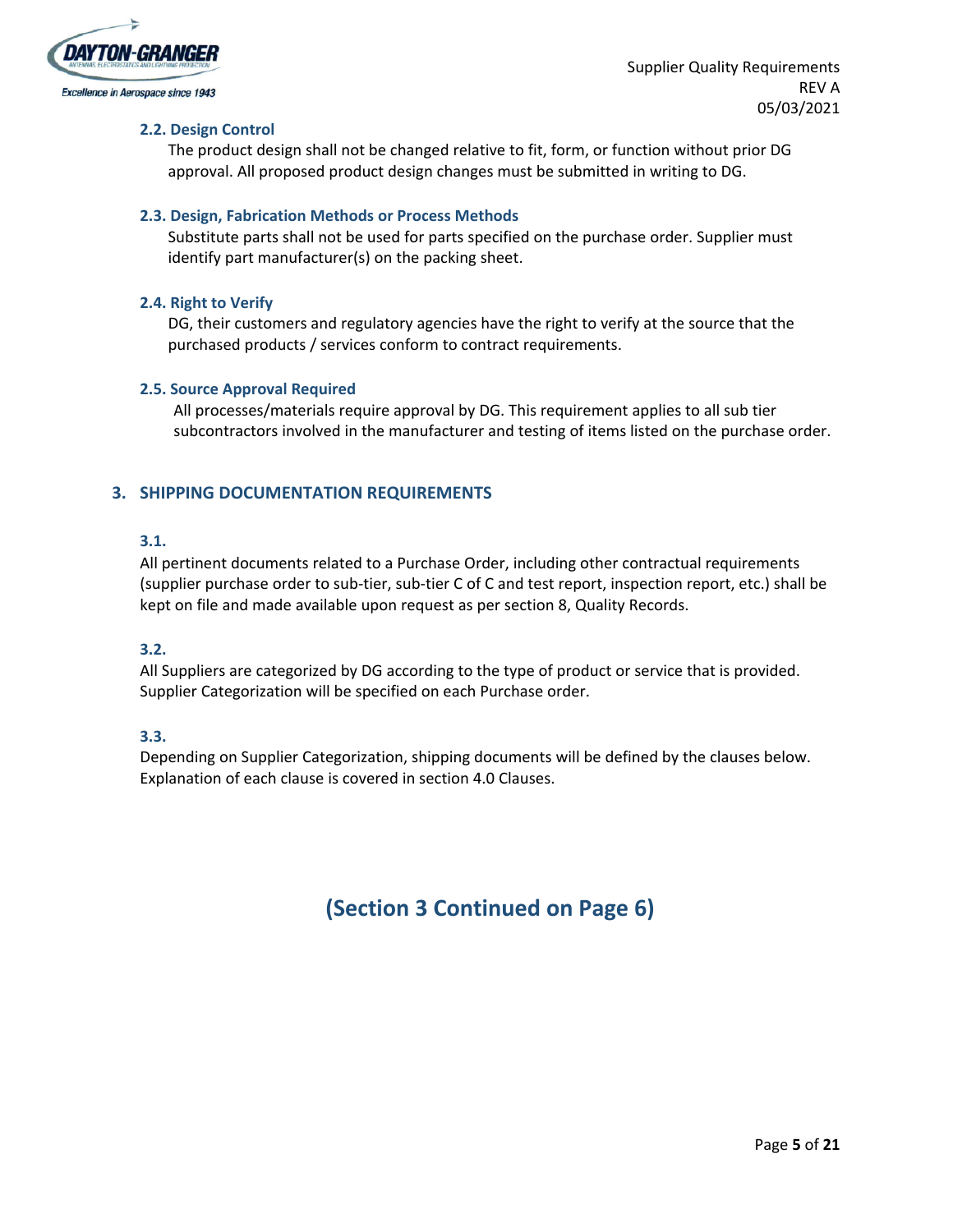

# <span id="page-5-0"></span>**3.4. DGSGR TABLE 1 – Clauses by Supplier Categorization**

# **Table 1: Clauses by Supplier Categorization**

| Clauses (section) $\rightarrow$ |                |       |              |                           |       |       |       |                |       |        |                  |        |
|---------------------------------|----------------|-------|--------------|---------------------------|-------|-------|-------|----------------|-------|--------|------------------|--------|
| Categorization                  | $\overline{A}$ | B.    | $\mathsf{C}$ | D                         | E     | F     | G     | $\overline{H}$ |       | J      | $\sf K$          | L      |
| $\downarrow$                    | (4.1)          | (4.2) | (4.3)        | (4.4)                     | (4.5) | (4.6) | (4.7) | (4.8)          | (4.9) | (4.10) | (4.11)           | (4.12) |
| Castings.Default.000)           | X              | X     |              | X                         | X     |       |       |                |       | X      |                  |        |
| InjecExtrMolded.Default.000     | X              | X     | X            |                           |       |       |       |                |       | X      |                  |        |
| PrintCircuitBrd.Default.000     | X              | X     |              |                           |       |       |       | X              |       | X      | $\boldsymbol{X}$ | X      |
| MetalParts.Fabricated.000       | X              | X     |              | X                         | X     |       |       |                |       | X      |                  |        |
| Electronics.Default.000         | X              | X     |              |                           |       |       |       | X              | X     |        | X                | X      |
| Wire.Default.000                | X              | X     |              |                           |       |       |       | X              |       |        | X                | X      |
| Wire.SpecCtrl.000               | X              | X     | X            |                           |       |       |       | X              |       |        | X                | X      |
| Shrink.Tubing.000               | X              | X     |              |                           |       |       |       |                |       |        |                  |        |
| Materials.PlasticRaw.000        | X              | X     | X            |                           |       |       |       |                |       |        |                  |        |
| Hardware.Default.000            | X              | X     |              |                           |       |       |       |                |       |        | X                | X      |
| Chemicals.Default.000           | X              | X     |              |                           |       | X     | X     |                |       |        |                  |        |
| Materials.MetalRaw.000          | X              | X     |              | $\boldsymbol{\mathsf{X}}$ |       |       |       |                |       |        | X                | X      |
| Materials.Application.000       | X              | X     |              |                           |       | X     | X     |                |       |        |                  |        |
| Materials.SpecCtrl.000          | X              | X     | X            |                           |       | X     | X     |                |       |        |                  |        |
| Tapes/Labels.Default.000        | X              | X     |              |                           |       |       | X     |                |       |        |                  |        |
| Materials.Composite.000         | X              | X     | X            |                           |       |       | X     |                |       |        |                  |        |
| Chemicals.Finishing.000         | X              | X     |              |                           | X     |       |       |                |       |        |                  |        |
| Chemicals.FinishTin.000         | X              | X     |              |                           | X     |       |       |                |       |        |                  | X      |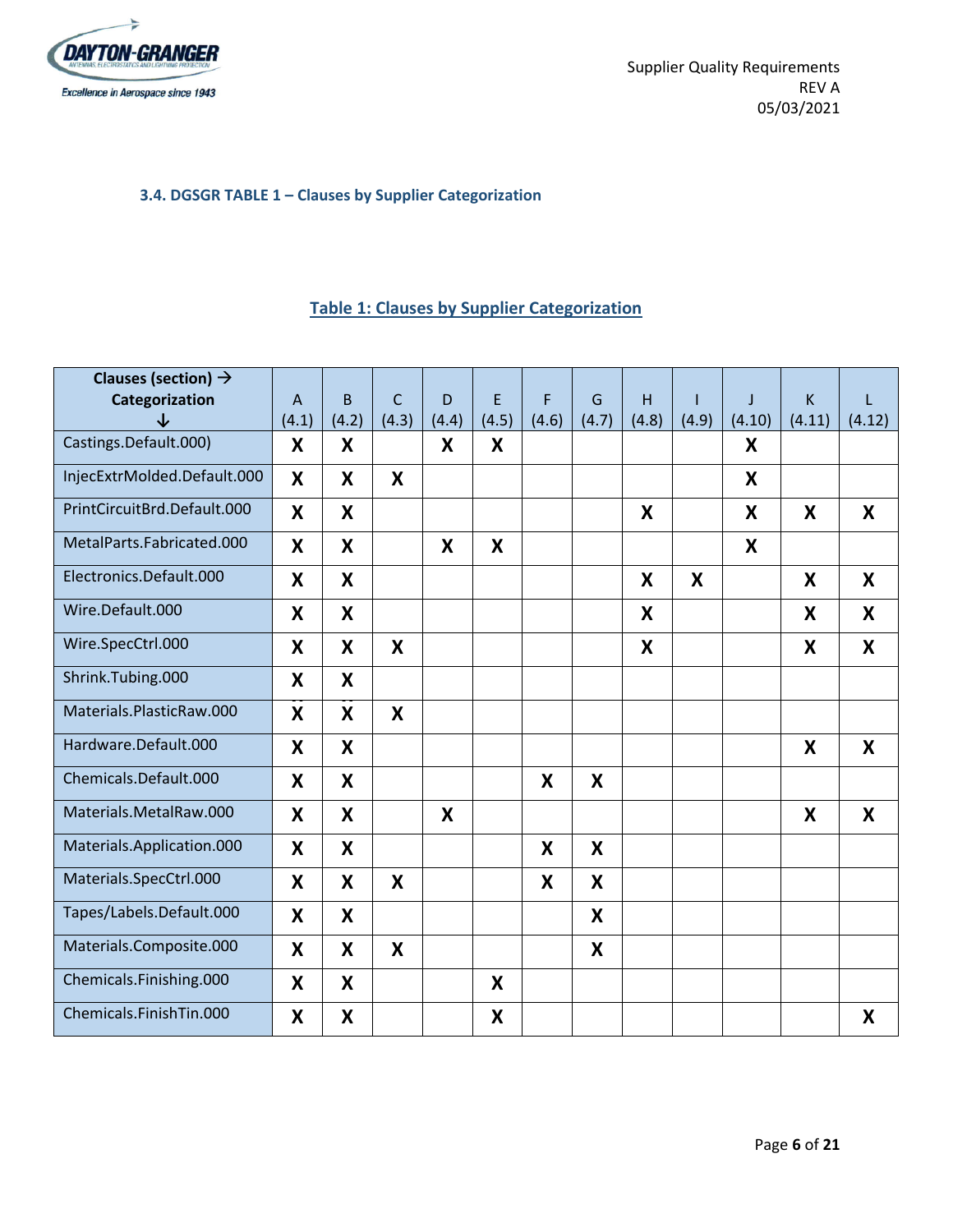

#### <span id="page-6-0"></span>**4. CLAUSES**

## **4.1. Packing Slip (A)**

The supplier shall provide a packing sheet or attachments for each separate shipment with the following minimum requirements:

- "Ship From" address (Suppliers company name and address)
- "Ship to" address
- Purchase order number
- Part numbers shown on PO
- Shipment Quantity

#### **4.2. Certificate of Conformance (B)**

All suppliers shall submit with each shipment either on their packing list, or attachments, a Certificate of Conformance (C of C), which shall be dated and bear the signature and title of an authorized Supplier Representative, stating that the materials furnished to DG are in conformance with the applicable requirements of the contract, purchase order, drawings, and specifications.

Proof of the conclusions expressed in the C of C must be supported by appropriate data. Existence of such data shall be affirmed in the C of C.

Parts, materials, or equipment covered by the C of C must be fully identified as to part number, revision level, lot number, batch or serial numbers as applicable.

- **4.2.1.** If the supplier is not the original manufacturer, then the supplier shall submit the manufacture certification with each material lot. A supplier Certificate of Conformance is required in compliance with section 2.2. Lot traceability to the original manufacturer shall be maintained through reference on the supplier C of C.
- **4.2.2.** Supplier's Certification of Conformance and/or packing sheet document shall indicate the action taken on the item(s) returned to supplier for rework, replacement, repair or modification.
	- **a)** The item(s) have been reworked, repaired, replaced, or modified (as applicable), in accordance with respective nonconformance documents or Purchase Order.
	- **b)** The item(s) meet the requirements of the engineering document(s).
	- **c)** All applicable nonconformance document numbers or other references to insure traceability.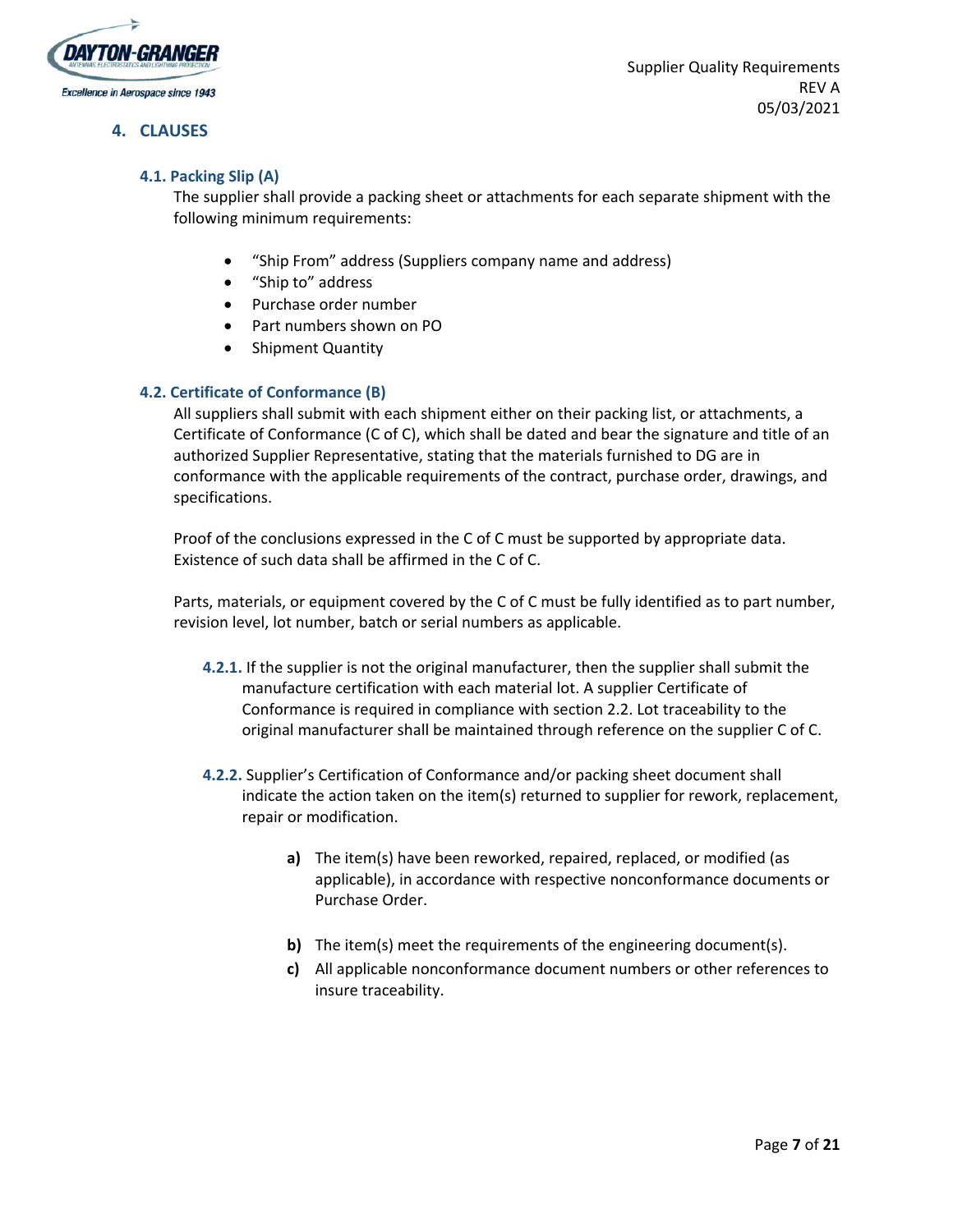

#### **4.3. Certificate of Analysis (C)**

A Certificate of Analysis (C of A) is required to accompany material supplied to DG, which states that the material supplied meets the required specification and includes specific test conditions, test parameters, test specifications/expected results, and results. The following information shall be included on a C of A:

- Supplier Name
- Manufacturer's Name
- Identification of Product /Product Name
- Part Number/Catalog Number
- Lot Number
- **•** Test Conditions
- Test Parameters
- Specifications or Requirements
- Results (qualitative and/or quantitative)
- Approval Signature and Date
- Relevant document traceability references (e.g. document number, revision, etc.)

#### **4.4. Material Test Report (D)**

A Material Test Report (MTR) is required to certify a materials physical and chemical property and ensure manufacturer is using material, which meets specifications and requirements. The following information is required on a MTR:

- Material Heat Number
- Mill Source
- Material grade
- Edition year and Type of Specification Met
- Mechanical Properties
- Chemical analysis
- Heat Treatment (if applicable)
- Radiographic Results (if applicable)

#### **4.5. Process Certification (E)**

Process Certifications are required for Special Processes to be submitted to DG with the delivered item and shall be in accordance with C of C requirements, with the additional requirement of stating the process being certified.

Special Processes are defined as any process for production where the resulting output cannot be verified by subsequent monitoring or measurement, and consequently, deficiencies become apparent only after the product is in use or the service has been delivered.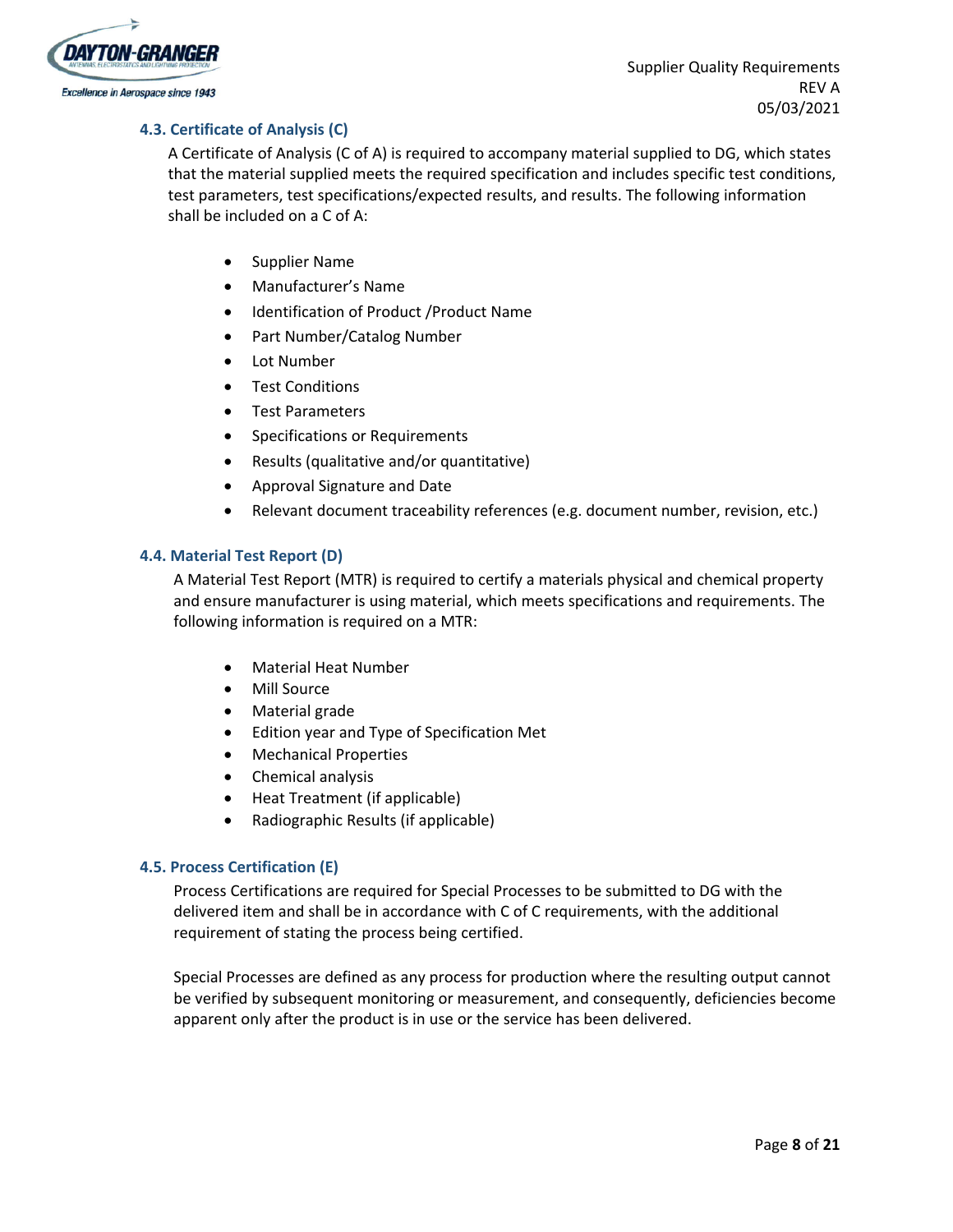

#### **4.6. Safety Data Sheet (F)**

Operational Safety and Health Administration (OSHA) Global Harmonized System (GHS): Each purchased product shipment shall contain appropriate hazard and precautionary information using Safety Data Sheets and labels, which shall be in accordance with GHS requirements.

#### **4.7. Age Sensitive Material (G)**

Supplier shall provide the original manufacturing/cure date and lot number(s) as well as the shelf life expiration date (if indefinite or unlimited, so state).

The Supplier is to forward any special storage/handling instructions. Supplier is responsible to determine if acceptance test report submittal is required in accordance with applicable material specification.

Supplier shall provide DG with at least 80% freshness compared to Supplier Shelf life. This 80% shelf life requirement may be waived by DG.

#### **4.8. Electrical Commodity Requirement (H)**

DG Suppliers shall state in a certificate of conformance whether the purchased product is RoHS compliant or not.

#### **4.9. EIA-625 (I)**

The Supplier shall ensure that all electrostatic discharge sensitive (ESDS) devices are manufactured, processed, handled and packaged in accordance with EIA-625. This requirement applies to components and assemblies that contain, but not limited to, ESD sensitive discrete and integrated circuit semiconductors, hybrid microcircuits and thin film passive devices.

#### **4.10. First Article Inspection (FAI) (J)**

The Supplier shall perform a First Article Inspection (FAI) on DG controlled drawings and specifications in accordance with the latest revision of AS9102 or a DG approved First Article Inspection Process, if one of the following conditions apply:

- First time submission (part or new supplier);
- Revision change affecting form, fit, or function;
- A process change used to manufacture the part;
- Change in manufacturing location (facility);
- 24 months or longer have passed since the supplier has last produced part;
- As requested by DG.

If the purchase order line item specifies a Buyer or Supplier designed product that has standard catalog commercial-off-the shelf hardware included at the subassembly levels, FAI is NOT required for the standard catalog or Commercial-Off-The-Shelf (COTS) parts/assemblies.

All first article inspections performed by the Supplier will be accompanied with a First Article Inspection Report (FAIR) and all other approved documentation showing conformance to the contract, purchase order, drawing, or performance requirements specified by DG.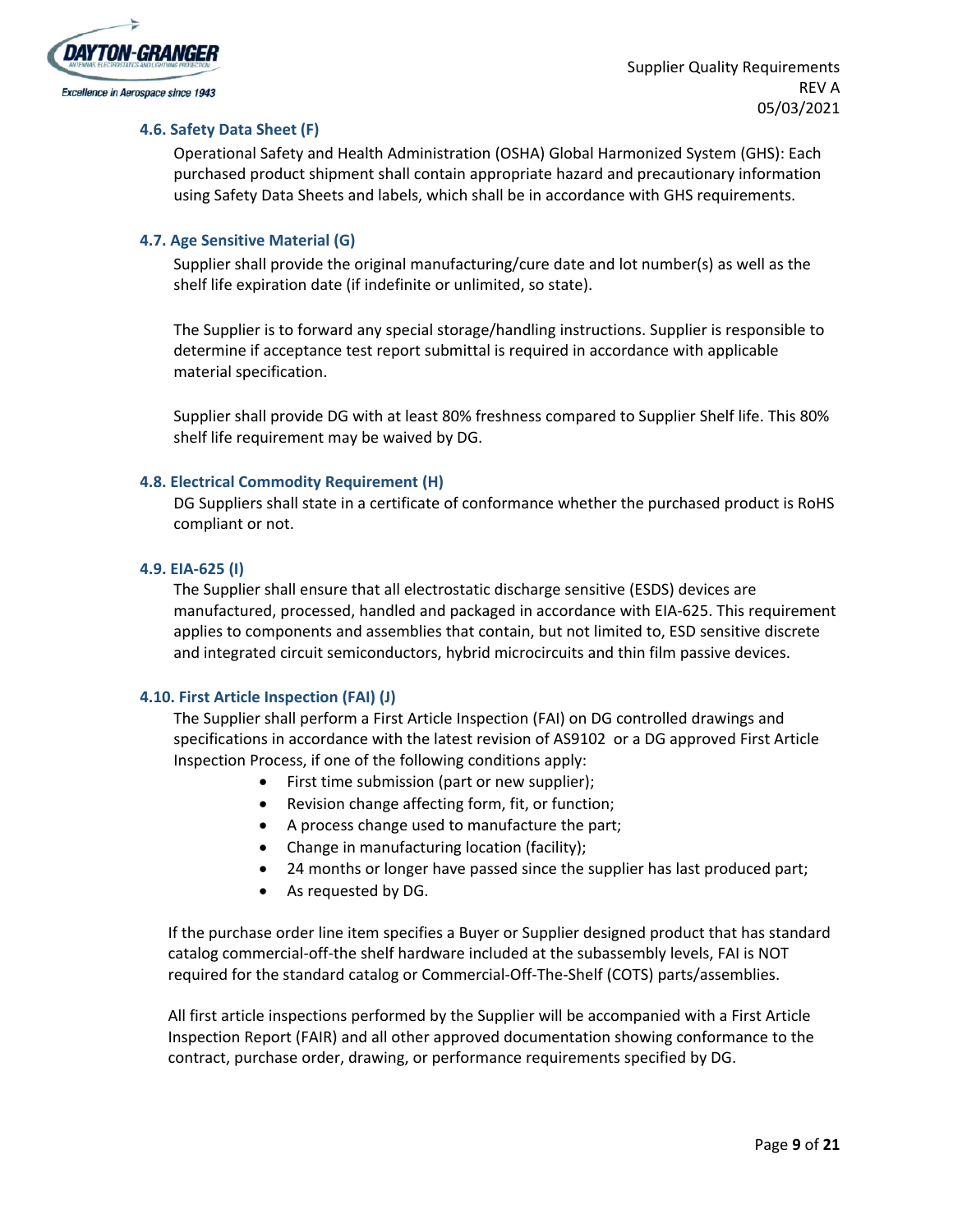

#### **4.11. Guarantee of Product Source (K)**

DG requires certification from its suppliers to ensure that only new and authentic materials are used in products delivered to DG. Components may only be purchased directly from original component manufacturers (OCMs), OCM franchised distributors, or authorized aftermarket manufacturers.

The Supplier must present compelling support for its request (e.g., OCM documentation that authenticates traceability of the parts to the OCM), and include in its request all actions to ensure the parts thus procured are authentic/conforming parts.

The Supplier shall maintain a method of item traceability that ensures tracking of the supply chain back to the manufacturer of all electrical, Electronic and electromechanical parts included in assemblies and subassemblies being delivered per each order. This traceability method shall clearly identify the name and location of all of the supply chain intermediaries from the manufacturer and shall include the manufacturer's lot identification for the item such as date codes, lot codes and serializations.

#### **4.12. Guarantee of "DRC Conflict Free" Mineral (L)**

DG requires all suppliers to certify with each shipment that none of the products or materials delivered contain "conflict minerals" from "covered countries" as these terms are defined in the Securities and Exchange Commission's final rule, promulgated pursuant to Section 1502 of the Dodd-Frank Wall Street Reform and Consumer Protection Act.

#### <span id="page-9-0"></span>**5. ORIGINAL CERTIFICATION**

Certifications submitted by the Supplier to comply with the requirements of any clause in this document must have an "ORIGINAL" signature.

#### <span id="page-9-1"></span>**6. DROP SHIPMENTS**

Material lots may be drop shipped to facilities other than to DG. Copies of the product assurance data required by the purchase order shall accompany the material lot. One copy of this data shall be mailed to DG on the day the material lot is shipped.

#### <span id="page-9-2"></span>**7. QUALIFIED PRODUCTS**

Items on this purchase order shall be procured from the Qualified Parts List (QPL) sources. The inclusion of an item on the QPL only signifies that, at some time, the manufacturer made an item that met the specification requirements. It does not relieve the Spplier of their responsibility for furnishing items that meet specification requirements or for performing specified inspections and tests of such items.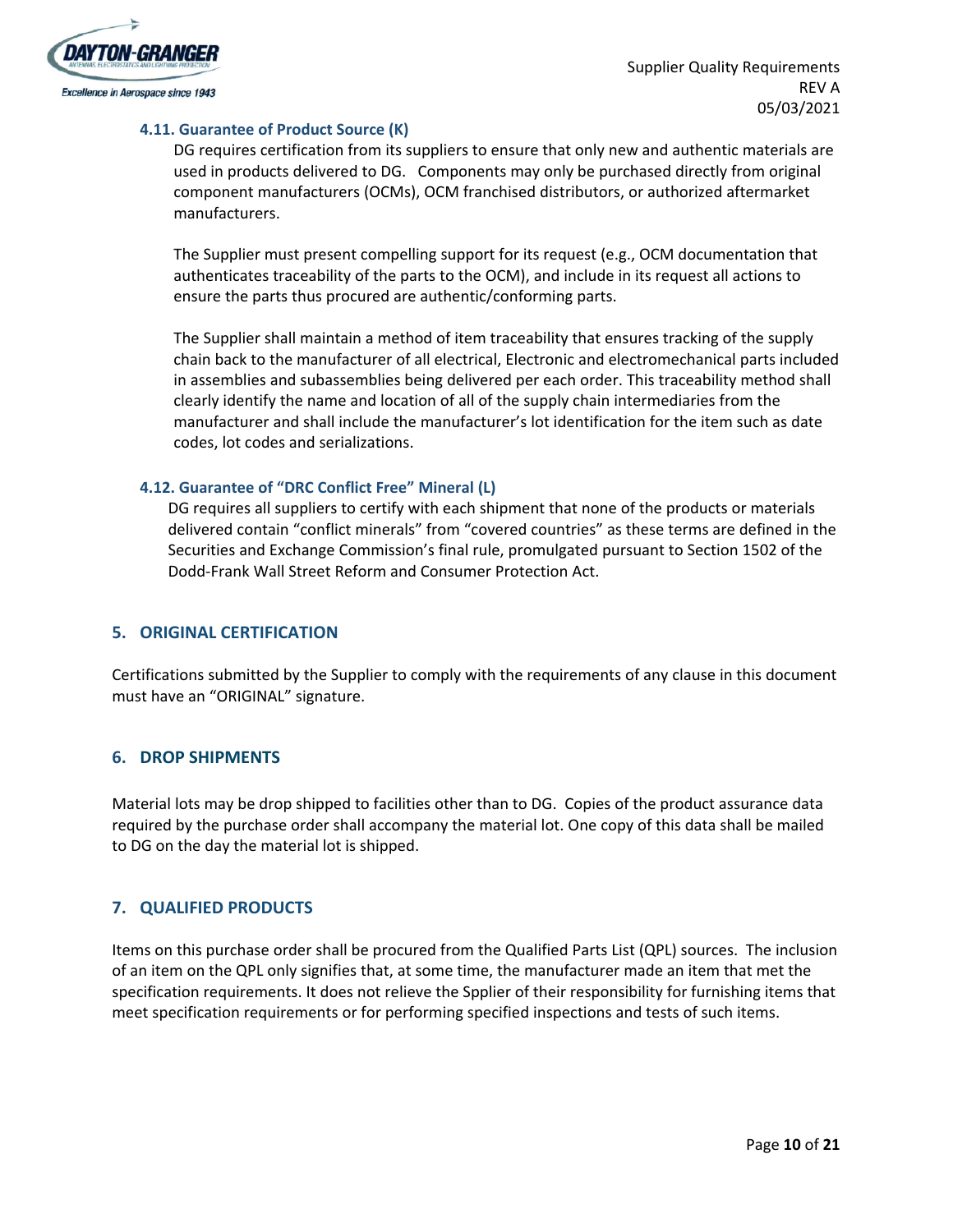

## <span id="page-10-0"></span>**8. TOOL PROOFING**

Acceptance of production tooling on the purchase order is contingent upon acceptance by DG inspection of the applicable characteristics for production parts and materials. Inspections may be performed at the Supplier's facility or at DG as specified on the purchase order.

# <span id="page-10-1"></span>**9. QUALITY SYSTEM REQUIREMENTS**

#### **9.1. Aerospace Standard - Requirements**

Supplier shall implement and maintain a Quality Management System that complies with the applicable Quality System standards or specification listed in Table 2 below. The Supplier's approval level must be appropriate for the type of product/service being delivered to DG.

| <b>Acceptable systems</b>                         | <b>Supplier</b><br><b>Product/Service Type</b>               |
|---------------------------------------------------|--------------------------------------------------------------|
| ISO 17025 or ANSI-Z540-1                          | <b>Calibration Services</b>                                  |
| None imposed by DG                                | Commercial Items<br>(COTS)<br><b>Authorized Distributors</b> |
| ISO 9001 or AS9100 or AS9003                      | Manufacturers (OEM)                                          |
| ISO 9001 or AS9100 or AS9003, or Nadcap<br>AC7004 | <b>Special Processes</b>                                     |
| AS9100 or ISO 9001                                | Tooling                                                      |

# **Table 2: Acceptable Quality Systems**

Suppliers shall forward a copy of their Quality Management System certifications to their DG buyer representative. Certifications must clearly and accurately contain the name, address, city, and state of the business under registration. Any changes to the certification such as a change of the Certification / Registration Body, update, withdrawal, or disapproval must also be forwarded to DG buyer representative immediately.

DG may recognize second or third party certifications issued by an accredited Certification / Registration Body provided that the scope of the audit performed correlates with the type of product/ service being provided to DG. DG reserves the right to perform additional assessments if deemed necessary.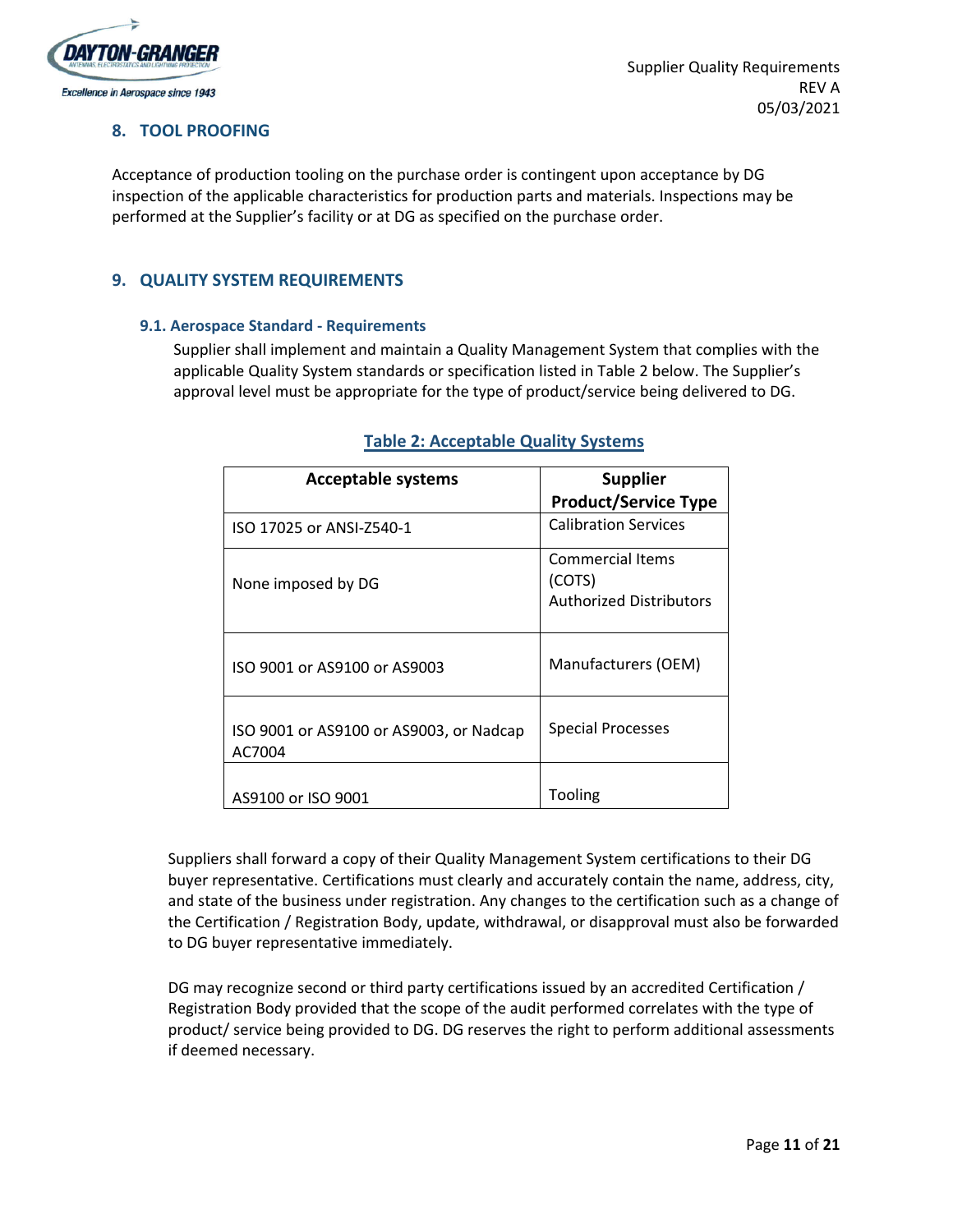

Initial and subsequent periodic review of Supplier's quality system may be performed at the option of DG.

#### **9.2. Exception – Quality Control System**

The Supplier may choose not to have a certified QMS and thus will be required to establish and maintain an effective quality control system that provides compliance assurance for purchase order requirements. This quality control system, at a minimum, shall comply with appropriate quality control requirements, including, but not limited to, the requirements specified below. This system shall be subject to a DG Quality Audit at any time and at any location including the manufacturer's site.

- **A.** Maintain the system to assure that products and services submitted for acceptance are subjected to appropriate inspections and tests required to prove conformance to purchase order requirements.
- **B.** Inspect incoming products to ensure they conform to purchase order requirements. Where materials are accepted based on test reports or material certifications, these documents shall be retained as inspection records to be kept on file for the period specified by the purchase order or seven (7) years, whichever is greater.
- **C.** Control the identification and storage of material that will preclude damage or loss of identity.
- **D.** Age control The Supplier shall have an effective system of age control for items whose acceptability is limited by the age of the item. The system must include a method of identifying the age of such items and provisions for stock rotation. Time lapse between cure or manufacturing date and date of scheduled receipt by DG on the purchase order shall not exceed one-fifth (1/5) of the shelf life for the material without prior written waiver from DG.
- **E.** Packaging and preservation The Supplier shall maintain controls to assure accomplishment of preservation, packaging, and shipping requirements of the contract. The use of commercial practices shall not relieve the Supplier of responsibility for packaging that will insure receipt of product at DG in an acceptable, damage-free condition.
- **F.** Control of subcontractors All items procured by suppliers from subcontractors at every tier shall comply with all applicable provisions of drawings, specifications and other requirements on the DG purchase order. The Supplier's quality control plan shall provide for adequate control of subcontractors and appropriate record controls.
- **G.** Failure analysis and corrective action The Supplier shall analyze nonconforming returned parts and assemblies. This analysis shall contain sufficient detail to identify the root cause failure. Positive corrective action shall be implemented in a timely manner to prevent nonconformance reoccurrence.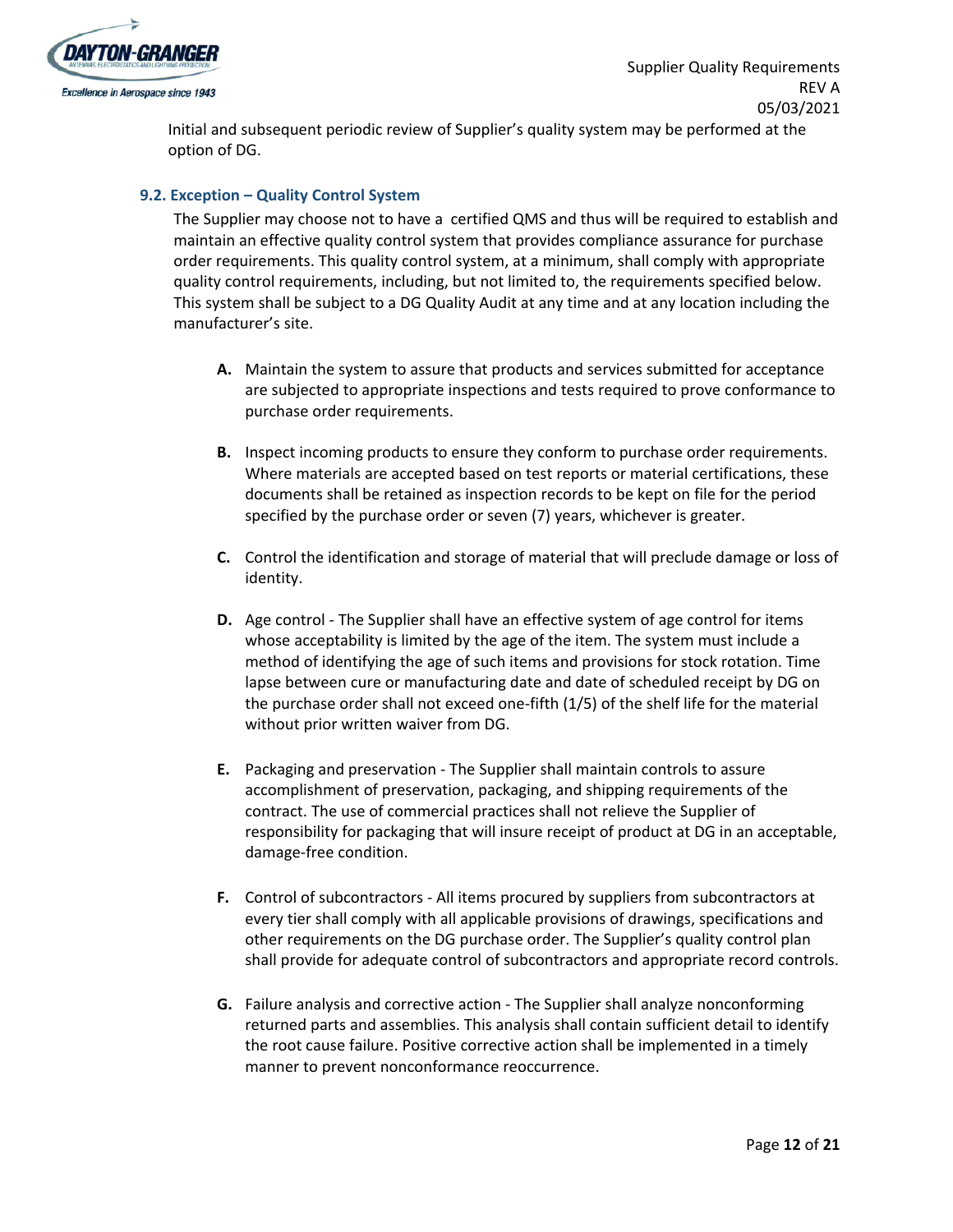

#### **9.3. Quality Program Plan**

When required by DG, a quality program plan is to be submitted by the Supplier for approval by DG Quality Assurance. The plan shall delineate a program to be documented and followed to ensure that the specific item is manufactured in strict accordance with Engineering, Quality, and other contractual requirements.

#### <span id="page-12-0"></span>**10. QUALITY RECORDS**

#### **10.1.**

The supplier shall maintain Quality records including, but not limited to Quality and Engineering records/data. The records shall be retained for a period of not less than (7) years from completion of purchase order unless otherwise specified in the Purchase Order, contract or other document signed by DG. The Supplier must impose this requirement on their sub tiers.

#### **10.2.**

The Supplier shall be capable of retrieving all records for DG inspection upon request.

#### <span id="page-12-1"></span>**11. LANGUAGE**

#### **11.1.**

All Supplier provided records, reports, specifications, drawings, inspection and test reports, certificates of conformance and other documentation shall be in English**.**

#### <span id="page-12-2"></span>**12. INDUSTRIAL CHANGE MANAGEMENT**

#### **12.1.**

Supplier is required to provide written notification to DG at least 90 days in advance of implementing any Major Changes as defined below, and where required, obtain DG approval.

#### **12.1.1.**

Major changes can include, but are not limited to any changes to Supplier name, address, upper management, facilities, tooling, materials, processes, and acceptance criteria.

#### **12.1.2.**

Any process change that may affect fit, form or function of item(s) on this Purchase Order will require DG's written approval prior to implementation or delivery of product.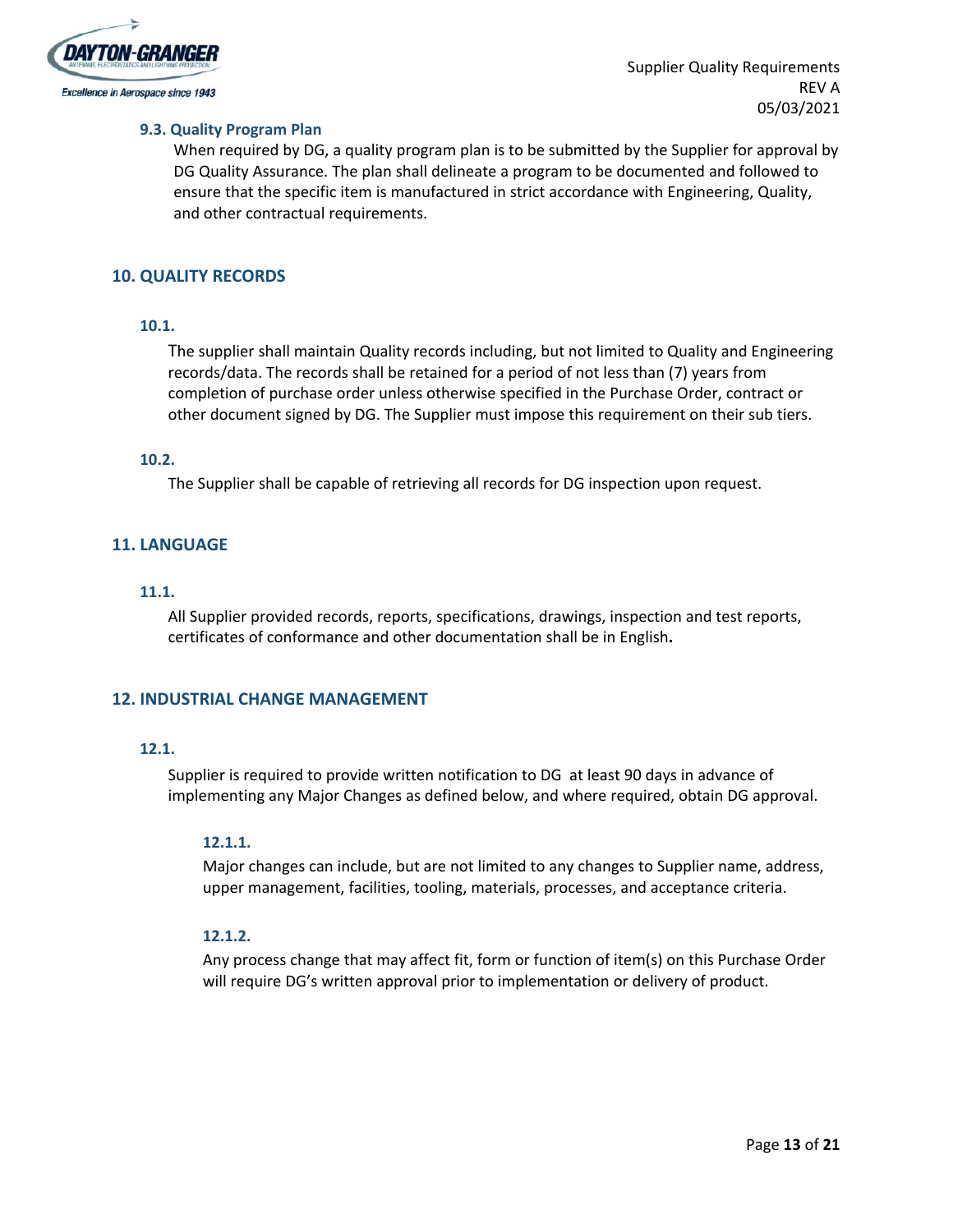

#### **12.1.3.**

The product design shall not be changed relative to fit, form, or function without prior DG approval. Supplier may request a Design Change if appropriate technical documents are included to support the change and to confirm that the technical performance has not been altered.

**12.2.** Supplier shall include the following information, as a minimum, in the written notification of a change:

- **A.** Purpose of the applicable change,
- **B.** Address of the new location(s), when applicable,
- **C.** Assessment of actual or potential impact to current POs,
- **D.** Risk mitigation plan to ensure compliance to existing requirements,
- **E.** Plan defining the identification, storage, protection, retrieval and retention of records, if applicable,
- **F.** Master schedule and timeline of applicable change activity, and
- **G.** Relocation Coordinator/Point of Contact, if applicable

#### <span id="page-13-0"></span>**13. NONCONFORMING MATERIALS**

#### **13.1.**

Nonconforming material must be identified and documented, segregated or bonded, pending disposition when found, to prevent its unintended release or use, and evaluated to determine the actions necessary to contain its effect on other processes or products.

#### **13.2.**

Suppliers must immediately notify DG, in writing, of any quality escapes when a product or article has been released from the Supplier and subsequently found not to be conform to a DG product requirement that was applicable when the product was released (Purchase Order).

#### **13.2.1.**

Supplier is responsible to declare any non-conformity as a result of a quality escape from their respective sub-tier suppliers that have an impact on product delivered to DG.

#### **13.3.**

Non-conformances, which are identified by DG, may result in a Request for Supplier Action on Root Cause Analysis and Corrective Actions. See Section 14, "Corrective and Preventative Action."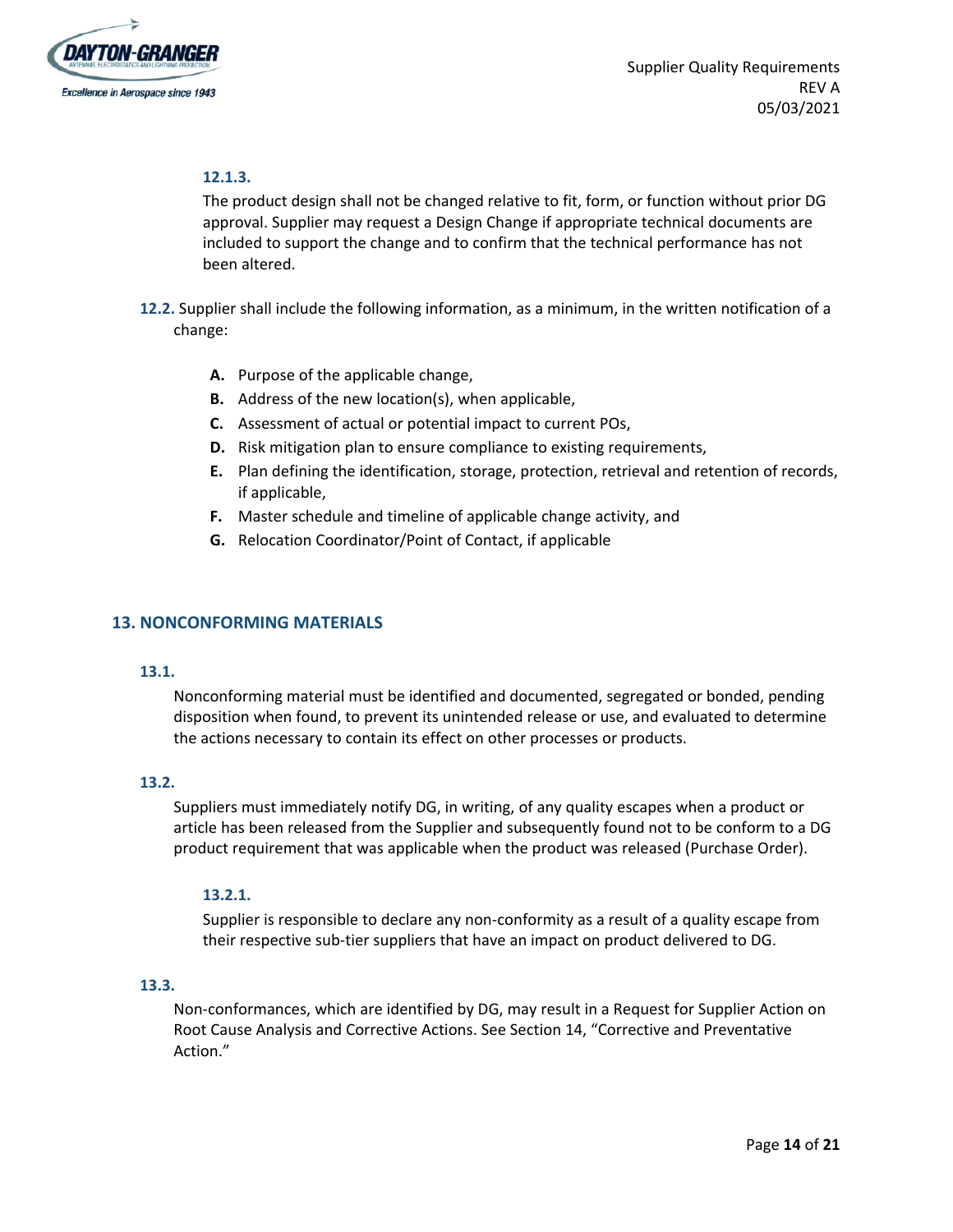

#### <span id="page-14-0"></span>**14. CORRECTIVE AND PREVENTATIVE ACTION**

#### **14.1. General**

The Supplier shall respond to all requests for corrective action on or before the requested response due date. The response must be submitted on DG's Corrective/Preventive Action and Root Cause Analysis Worksheet.

Supplier shall maintain a documented system for determining root causes of documented defects and obtaining corrective action and preventive action both internally and from its suppliers. The Supplier is accountable for the effectiveness of corrective and preventive actions taken.

#### **14.2. Verification of Corrective Action**

DG retains the right to conduct corrective action verification at the Supplier facility to assess effectiveness of implemented corrective action.

#### <span id="page-14-1"></span>**15. STATISTICAL PROCESS CONTROL**

Supplier shall establish and maintain a documented system for the application and implementation of quality controls by monitoring their manufacturing processes. The use of Statistical Process Control (SPC) techniques shall continuously monitor processes to ensure early recognition of special clauses of variation in a process and detection of trends in advance, which could adversely affect quality.

DG item(s) ordered might include Key Characteristics, which may be identified on the DG drawing and/or in the PO Comments. When Key Characteristics are identified, the Supplier must maintain a Cpk above 1.33 and shall include data to demonstrate Statistical Process Controls with each shipment. In addition, the Key Characteristics requirement shall flow down to the Supplier's sub-tier suppliers.

#### <span id="page-14-2"></span>**16. FOREIGN OBJECT DEBRIS/DAMAGE (FOD)**

The Supplier shall develop, implement and maintain a Foreign Object Debris/ Damage (FOD) process that meets the intent of NAS 412, Foreign Object Damage/ Foreign Object Debris (FOD) Prevention, utilizing the guidance provided to establish an effective FOD prevention program for their particular product or program.

Supplier shall maintain good housekeeping to preclude introduction of or damage to any product/material caused by a foreign object(s) into any deliverable item. Supplier shall employ appropriate practices to assure timely removal of residue/debris generated during manufacturing operations or tasks.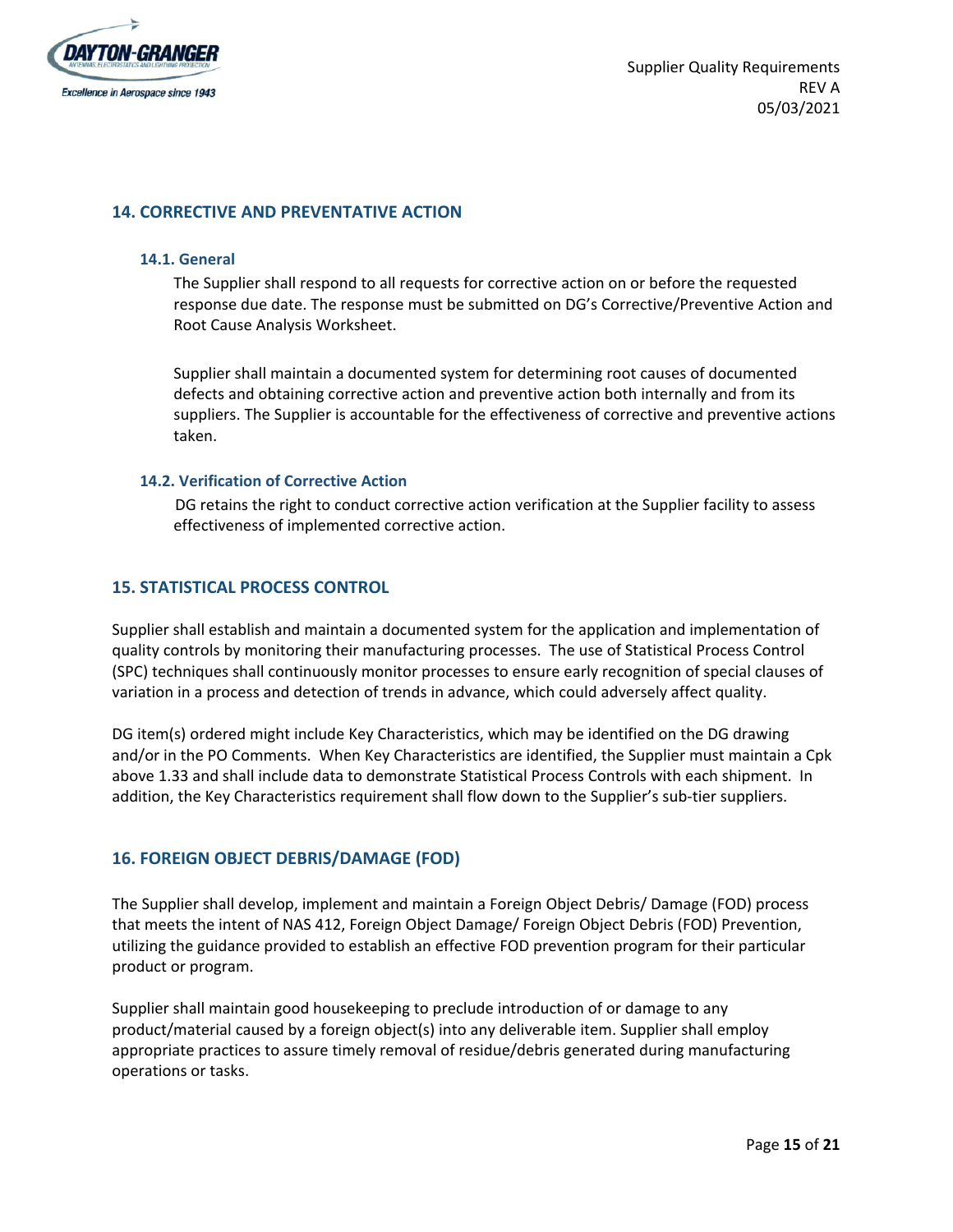

Supplier shall determine if sensitive areas that have a high probability for introduction of foreign objects debris should have special emphasis controls in place for the manufacturing environment. Tool and Hardware accountability methods shall be established to ensure positive control and accountability, as applicable.

FOD incidences should be investigated to determine containment actions, root cause and corrective actions to preclude future recurrence. Employee training and performance measurements should be utilized for increased awareness and continual improvement.

By delivering items to DG, Supplier shall be deemed to have certified to DG that such items are free from any foreign materials that could result in FOD.

# <span id="page-15-0"></span>**17. SOURCE OF INSPECTION**

All activity on the purchase order is subject to review at the Supplier's plant by DG prior to shipment. The Supplier shall furnish, without cost, acceptable facilities and equipment for such review activities. The Supplier shall provide a twenty-four (24) hour advance notice to the Buyer representative when items or processes are ready for DG source of inspection. Source of inspection acceptance must be indicated on the Supplier's shipping document.

#### <span id="page-15-1"></span>**18. MILITARY SPECIFICATIONS**

**A)** The Supplier and Supplier's subcontractors shall, in processing the purchase order, provide and maintain an inspection system that is in conformance with Military Specification MIL-I-45208, "Inspection System Requirements". Unless specified by the purchase order, the revision level of MIL-I45208 shall be the latest revision as of the purchase order issue date.

**B)** The Supplier and Supplier's subcontractors shall provide and maintain a quality control system that is in conformance with Military Specification MIL-Q9858, "Quality Program Requirements".

**C)** Unless specified by the purchase order, the revision level of MIL-Q9858 shall be the latest revision as of the purchase order issue date.

**D)** The Supplier and Supplier's subcontractors that provide titanium and / or titanium alloys must comply with DFARS clause 252.225- 7014 that prohibits these materials from being melted outside the U.S. and non- qualifying countries.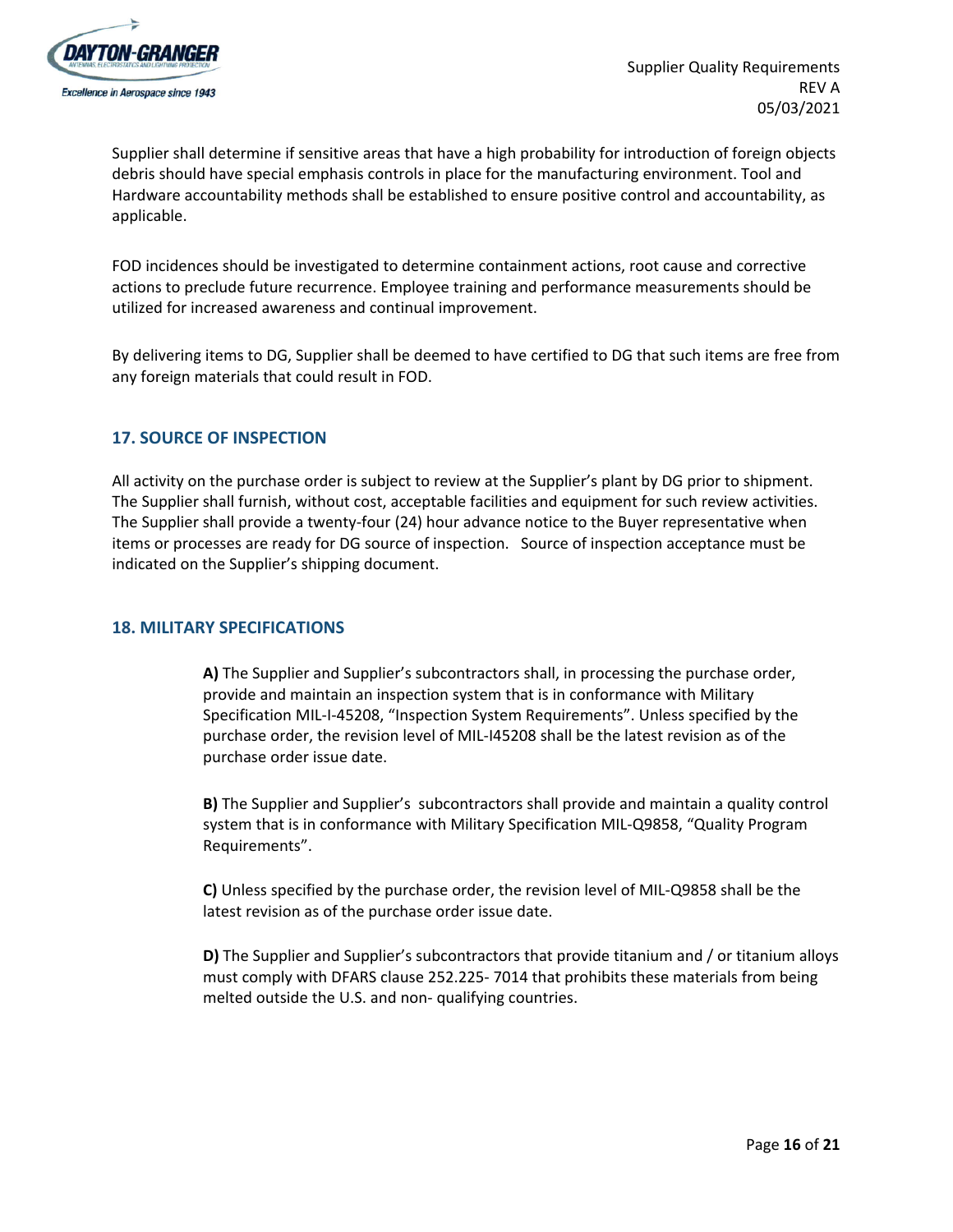

#### <span id="page-16-0"></span>**19. CALIBRATION**

#### **19.1.**

Supplier shall maintain a system for calibration and maintenance of tools, jigs, inspection and test equipment that is compliant with an industry-recognized standard (ISO 17025, ISO 10012- 1, ANSI Z540).

#### **19.2.**

If production tooling is used for inspection, these tools must be inspected for accuracy and devices shall be proved for accuracy at established intervals.

#### <span id="page-16-1"></span>**20. GOVERNMENT**

#### **20.1. Government Source Inspections**

Government source inspection is required prior to shipment from the Supplier's plant. Upon receipt of the purchase order, the Supplier shall promptly notify the government representative who normally services the Supplier's plant so that appropriate planning for government inspection can be accomplished. If the government representative cannot be located, DG shall be notified immediately. Government inspection shall not constitute DG acceptance nor shall it relieve the Supplier of its responsibility to furnish conforming materials.

#### **20.2. DPAS**

Whenever a DPAS rating appears in the Purchase Order, it means that it is a rated order certified for national defense, emergency preparedness, and energy program use, and the Supplier is required to follow all the requirements of the Defense Priorities and Allocations System regulation (15 CFR part 700). By acknowledging the PO, the Supplier is accepting the DPAS rating.

For more information: <https://www.dcma.mil/DPAS/>

#### **20.3. FAR/DFARS**

For orders issued under prime contracts with the United States Government (the "Government") or subcontracts at any tier under U.S. Government contracts, in addition to the DG Terms and Conditions of Purchase and additional provisions printed by DG on the face of the Purchase Order, each of the following Federal Acquisition Regulations ("FAR") and Defense Federal Acquisition Regulations Supplement ("DFARS") clauses shall apply, as required by the terms of the clause or by operation of law or regulation. The effective version of each FAR/DFARS clause shall be the version in effect as of the date of this Purchase Order unless changed by DG. In the event of a conflict between a FAR/DFARS clause set forth in this Supplier Quality Requirements (SQR) and the Terms and Conditions of Purchase, the FAR/DFARS clause shall control.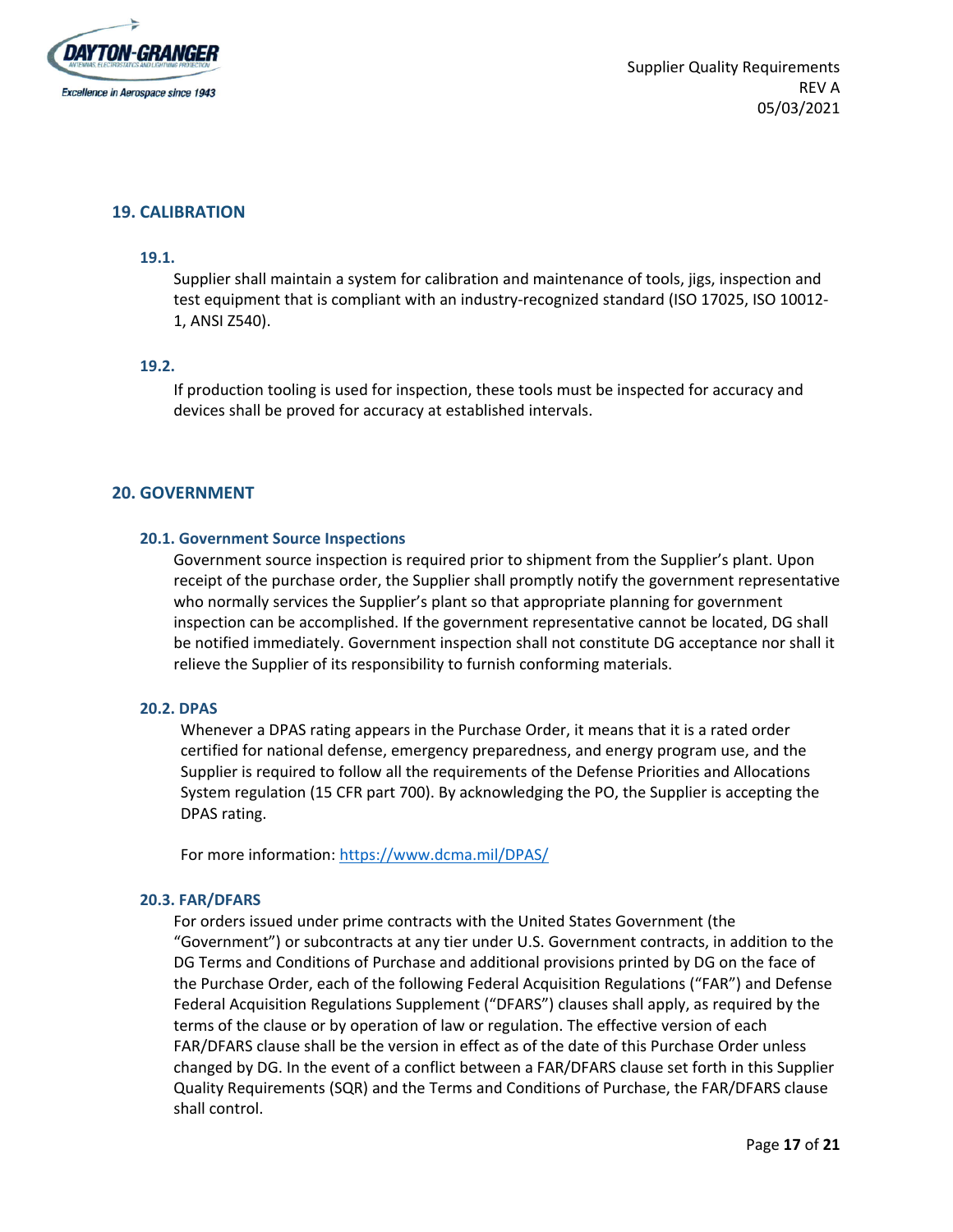

The following FAR/DFARS clauses in effect as of the date of the prime contractor subcontract at any tier are incorporated herein by reference. In all clauses listed herein, terms shall be revised to suitably identify the Party to establish Supplier's obligations to DG and to the Government, and to enable DG to meet its obligations under its Government prime contract or subcontract at any tier.

Without limiting the generality of the foregoing, and except where further clarified or modified below, the term "Government" and equivalent phrases shall mean "DG." The term "Contracting Officer" shall mean, "DG's Buyer Representative." The term "Contractor" or "Offeror" shall mean "Supplier." "Subcontractor" shall mean "Supplier's Subcontractor" under this order. The term "Contract" shall mean this "Purchase Order." For the avoidance of doubt, the words "Government" and "Contracting Officer" do not change when right , act, authorization or obligation can be granted or performed only by the Government or the prime contract Contracting Officer or duly authorized representative.

The listed FAR/DFARS clauses are incorporated in the Purchase Order as if set forth in full text, unless made inapplicable by their corresponding notes, if any. If any of the following FAR/DFARS clauses do not apply to this Purchase Order, such clauses are considered selfdeleting.

# **20.3.1. FAR**

The complete regulation of each clause can be found in the following link: <https://www.acquisition.gov/far/part-52>

| <b>CLAUSE</b> | <b>DESCRIPTION</b>                                                                                                                                                                                                                                                                                                                                                                                                                                                                                                  |
|---------------|---------------------------------------------------------------------------------------------------------------------------------------------------------------------------------------------------------------------------------------------------------------------------------------------------------------------------------------------------------------------------------------------------------------------------------------------------------------------------------------------------------------------|
| 52.203-13     | Contractor Code of Business Ethics and Conduct (JUN 2020) (41 U.S.C. 3509), if<br>the subcontract exceeds the threshold specified in FAR 3.1004(a) on the date<br>of subcontract award, and has a performance period of more than 120 days.<br>In altering this clause to identify the appropriate parties, all disclosures of<br>violation of the civil False Claims Act or of Federal criminal law shall be<br>directed to the agency Office of the Inspector General, with a copy to the<br>Contracting Officer. |
| 52.203-15     | Whistleblower Protections Under the American Recovery and Reinvestment<br>Act of 2009 (Jun 2010) (Section 1553 of Pub. L. 111-5), if the subcontract is<br>funded under the Recovery Act.                                                                                                                                                                                                                                                                                                                           |
| 52.203-19     | Prohibition on Requiring Certain Internal Confidentiality Agreements or<br>Statements (JAN 2017).                                                                                                                                                                                                                                                                                                                                                                                                                   |
| 52.204-21     | Basic Safeguarding of Covered Contractor Information Systems (Jun 2016),<br>other than subcontracts for commercially available off-the-shelf items, if flow<br>down is required in accordance with paragraph (c) of FAR clause 52.204-21.                                                                                                                                                                                                                                                                           |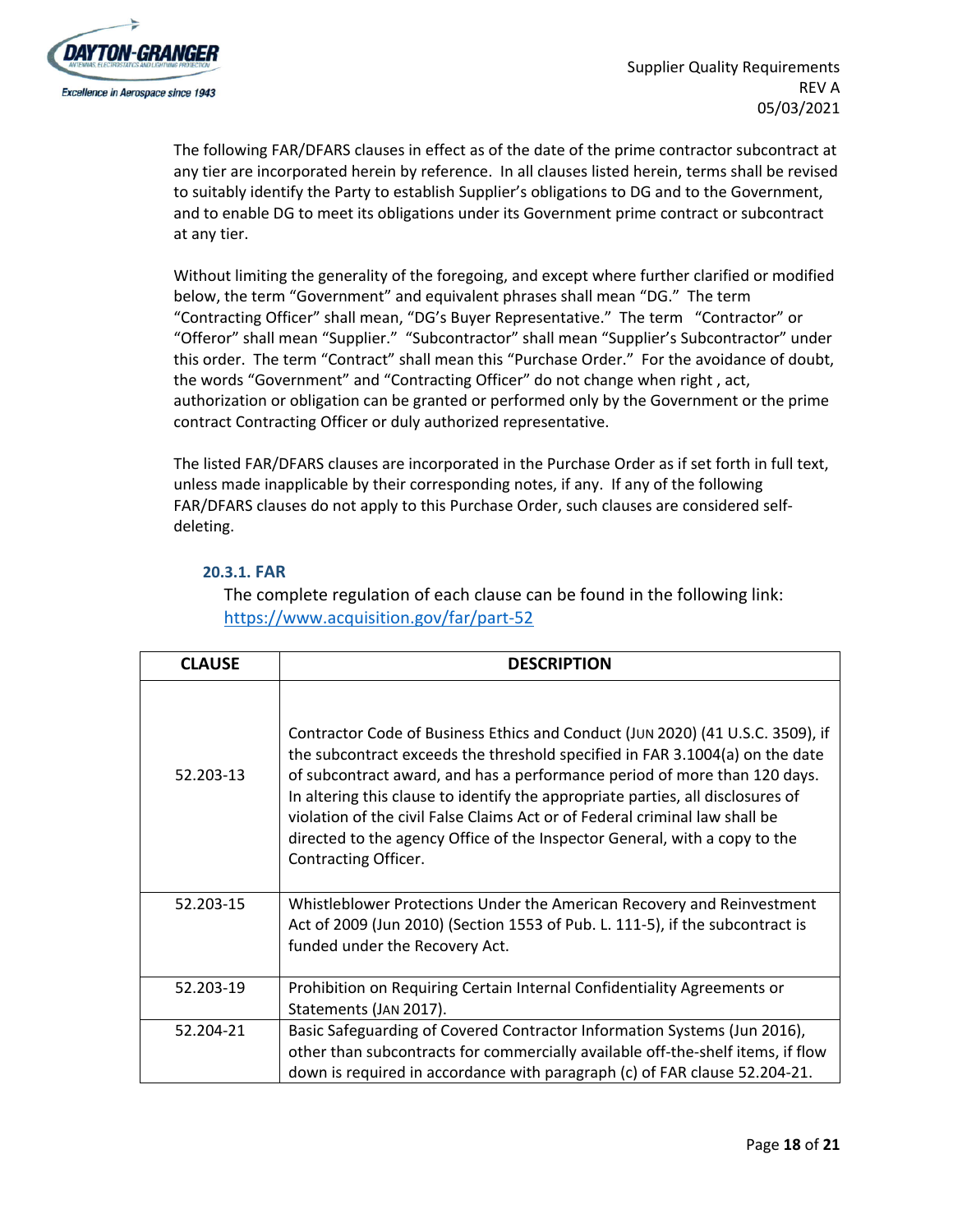

|           | <u>UJIUJI ZUZI</u>                                                                                                                                                                                                                                                                                                                                                                                                                             |
|-----------|------------------------------------------------------------------------------------------------------------------------------------------------------------------------------------------------------------------------------------------------------------------------------------------------------------------------------------------------------------------------------------------------------------------------------------------------|
| 52.204-23 | Prohibition on Contracting for Hardware, Software, and Services Developed<br>or Provided by Kaspersky Lab and Other Covered Entities (Jul 2018) (Section<br>1634 of Pub. L. 115-91).                                                                                                                                                                                                                                                           |
| 52.204-25 | Prohibition on Contracting for Certain Telecommunications and Video<br>Surveillance Services or Equipment. (Aug 2020) (Section 889(a) (1) (A) of Pub.<br>L. 115-232).                                                                                                                                                                                                                                                                          |
| 52.219-8  | Utilization of Small Business Concerns (OCT 2018) (15 U.S.C.637 (d) (2) and<br>(3)), if the subcontract offers further subcontracting opportunities. If the<br>subcontract (except subcontracts to small business concerns) exceeds the<br>applicable threshold specified in FAR 19.702(a) on the date of subcontract<br>award, the subcontractor must include 52.219-8 in lower tier subcontracts<br>that offer subcontracting opportunities. |
| 52.222-21 | Prohibition of Segregated Facilities (APR 2015).                                                                                                                                                                                                                                                                                                                                                                                               |
| 52.222-26 | Equal Opportunity (Sept 2015) (E.O.11246).                                                                                                                                                                                                                                                                                                                                                                                                     |
| 52.222-35 | Equal Opportunity for Veterans (JUN 2020) (38 U.S.C.4212(a))                                                                                                                                                                                                                                                                                                                                                                                   |
| 52.222-36 | Equal Opportunity for Workers with Disabilities (JUN 2020) (29 U.S.C.793).                                                                                                                                                                                                                                                                                                                                                                     |
| 52.222-37 | Employment Reports on Veterans (JUN 2020) (38 U.S.C.4212).                                                                                                                                                                                                                                                                                                                                                                                     |
| 52.222-40 | Notification of Employee Rights Under the National Labor Relations Act (DEC<br>2010) (E.O. 13496), if flow down is required in accordance with paragraph (f)<br>of FAR clause 52.222-40.                                                                                                                                                                                                                                                       |
| 52.222-50 | Combating Trafficking in Persons (OCT 2020) (22 U.S.C. chapter 78 and E.O.<br>13627).<br>Alternate I (MAR 2015) of 52.222-50(22 U.S.C. chapter 78 and E.O. 13627).                                                                                                                                                                                                                                                                             |
| 52.222-55 | Minimum Wages under Executive Order 13658 (NOV 2020), if flow down is<br>required in accordance with paragraph (k) of FAR clause 52.222-55.                                                                                                                                                                                                                                                                                                    |
| 52.222-62 | Paid Sick Leave Under Executive Order 13706 (JAN 2017) (E.O. 13706), if flow<br>down is required in accordance with paragraph (m) of FAR clause 52.222-62.                                                                                                                                                                                                                                                                                     |
| 52.224-3  | Privacy Training (JAN 2017) (5 U.S.C. 552a) if flow down is required in<br>accordance with 52.224-3(f).<br>Alternate I (JAN 2017) of 52.224-3, if flow down is required in accordance<br>with 52.224-3(f) and the agency specifies that only its agency-provided<br>training is acceptable).                                                                                                                                                   |
| 52.225-26 | Contractors Performing Private Security Functions Outside the United States<br>(OCT 2016) (Section 862, as amended, of the National Defense Authorization<br>Act for Fiscal Year 2008; 10 U.S.C. 2302 Note).                                                                                                                                                                                                                                   |
| 52.232-40 | Providing Accelerated Payments to Small Business Subcontractors (DEC 2013),<br>if flow down is required in accordance with paragraph (c) of FAR clause<br>52.232-40.                                                                                                                                                                                                                                                                           |
| 52.243-1  | Changes-Fixed-Price (AUG 1987).                                                                                                                                                                                                                                                                                                                                                                                                                |
| 52.247-64 | Preference for Privately Owned U.S.-Flag Commercial Vessels (FEB 2006) (46<br>U.S.C. App.1241 and 10 U.S.C.2631), if flow down is required in accordance<br>with paragraph (d) of FAR clause 52.247-64).                                                                                                                                                                                                                                       |
| 52.249-2  | Termination for Convenience of the Government (Fixed-Price) (APR 2012).                                                                                                                                                                                                                                                                                                                                                                        |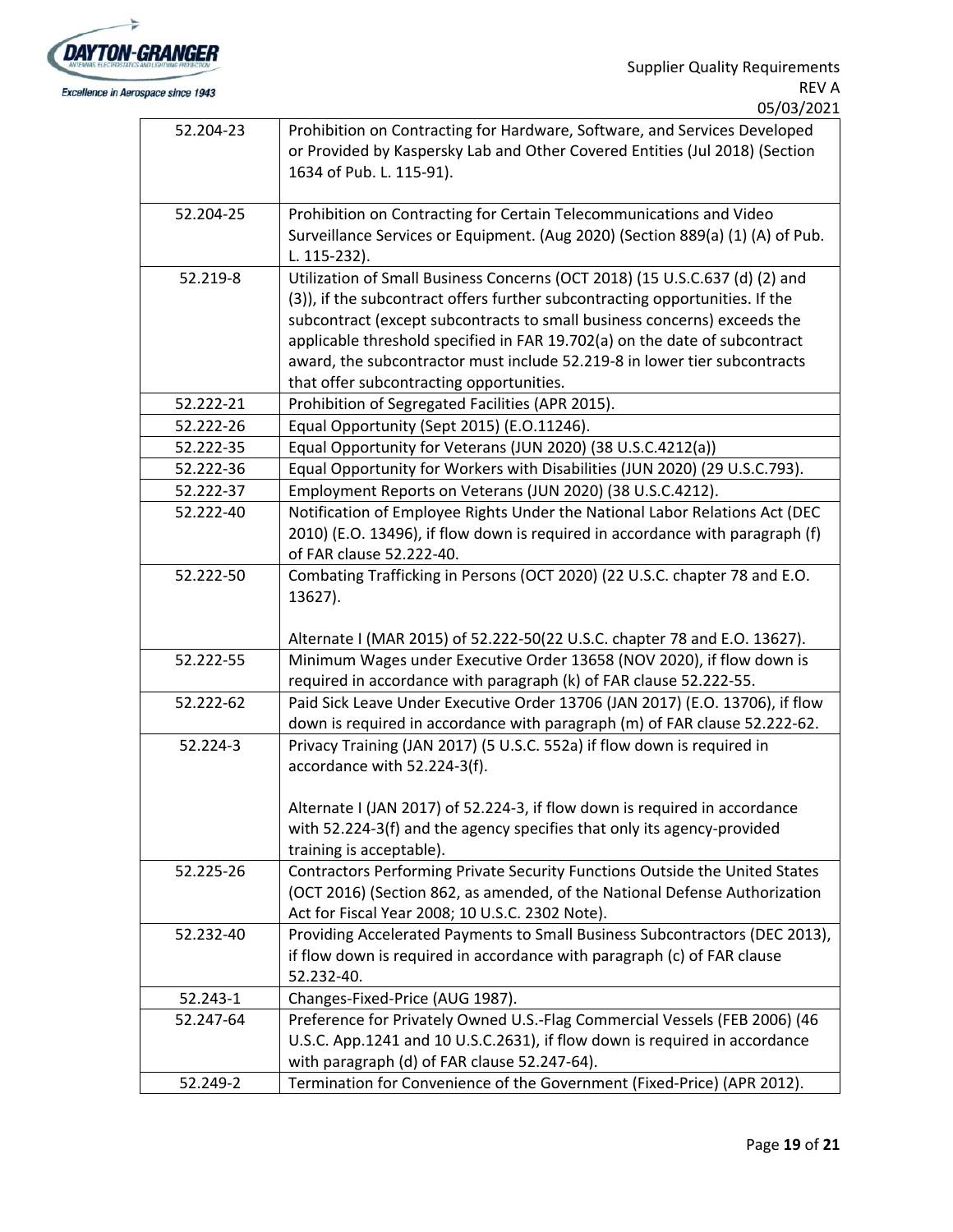

# **20.3.2. DFARS**

The complete regulation of each clause can be found in the following link: [https://www.acquisition.gov/dfars/part-252-solicitation-provisions-and-contract](https://www.acquisition.gov/dfars/part-252-solicitation-provisions-and-contract-clauses)[clauses](https://www.acquisition.gov/dfars/part-252-solicitation-provisions-and-contract-clauses)

| <b>DFARS - Part 252 - Clauses</b>                                                                   |  |  |  |  |
|-----------------------------------------------------------------------------------------------------|--|--|--|--|
| 252.203-7004 Display of Hotline Posters.                                                            |  |  |  |  |
| 252.204-7004 Antiterrorism Awareness Training for Contractors.                                      |  |  |  |  |
| 252.204-7009 Limitations on the Use or Disclosure of Third-Party Contractor Reported Cyber Incident |  |  |  |  |
| Information.                                                                                        |  |  |  |  |
| 252.204-7010 Requirement for Contractor to Notify DoD if the Contractor's Activities are Subject to |  |  |  |  |
| Reporting Under the U.S.-International Atomic Energy Agency Additional Protocol.                    |  |  |  |  |
| 252.204-7012 Safeguarding Covered Defense Information and Cyber Incident Reporting.                 |  |  |  |  |
| 252.204-7014 Limitations on the Use or Disclosure of Information by Litigation Support Contractors. |  |  |  |  |
| 252.204-7015 Notice of Authorized Disclosure of Information for Litigation Support.                 |  |  |  |  |
| 252.204-7018 Prohibition on the Acquisition of Covered Defense Telecommunications Equipment or      |  |  |  |  |
| Services.                                                                                           |  |  |  |  |
| 252.204-7020 NIST SP 800-171 DoD Assessment Requirements.                                           |  |  |  |  |
| 252.208-7000 Intent to Furnish Precious Metals as Government-Furnished Material.                    |  |  |  |  |
| 252.211-7003 Item Unique Identification and Valuation.                                              |  |  |  |  |
| 252.215-7002 Cost Estimating System Requirements.                                                   |  |  |  |  |
| 252.215-7008 Only One Offer.                                                                        |  |  |  |  |
| 252.215-7009 Proposal Adequacy Checklist.                                                           |  |  |  |  |
| 252.215-7010 Requirements for Certified Cost or Pricing Data and Data Other Than Certified Cost or  |  |  |  |  |
| <b>Pricing Data.</b>                                                                                |  |  |  |  |
| 252.222-7000 Restrictions on Employment of Personnel.                                               |  |  |  |  |
| 252.223-7002 Safety Precautions for Ammunition and Explosives.                                      |  |  |  |  |
| 252.223-7006 Prohibition on Storage, Treatment, and Disposal of Toxic or Hazardous Materials.       |  |  |  |  |
| 252.223-7007 Safeguarding Sensitive Conventional Arms, Ammunition, and Explosives.                  |  |  |  |  |
| 252.223-7008 Prohibition of Hexavalent Chromium.                                                    |  |  |  |  |
| 252.225-7003 Report of Intended Performance Outside the United States and Canada-Submission         |  |  |  |  |
| with Offer.                                                                                         |  |  |  |  |
| 252.225-7007 Prohibition on Acquisition of Certain Items from Communist Chinese Military            |  |  |  |  |
| Companies.                                                                                          |  |  |  |  |
| 252.225-7009 Restriction on Acquisition of Certain Articles Containing Specialty Metals.            |  |  |  |  |
| 252.225-7013 Duty-Free Entry.                                                                       |  |  |  |  |
| 252.225-7016 Restriction on Acquisition of Ball and Roller Bearings.                                |  |  |  |  |
| 252.225-7019 Restriction on Acquisition of Anchor and Mooring Chain.                                |  |  |  |  |
| 252.225-7025 Restriction on Acquisition of Forgings.                                                |  |  |  |  |
| 252.225-7033 Waiver of United Kingdom Levies.                                                       |  |  |  |  |
| 252.225-7040 Contractor Personnel Supporting U.S. Armed Forces Deployed Outside the United          |  |  |  |  |
| States.                                                                                             |  |  |  |  |
| 252.225-7046 Exports by Approved Community Members in Response to the Solicitation.                 |  |  |  |  |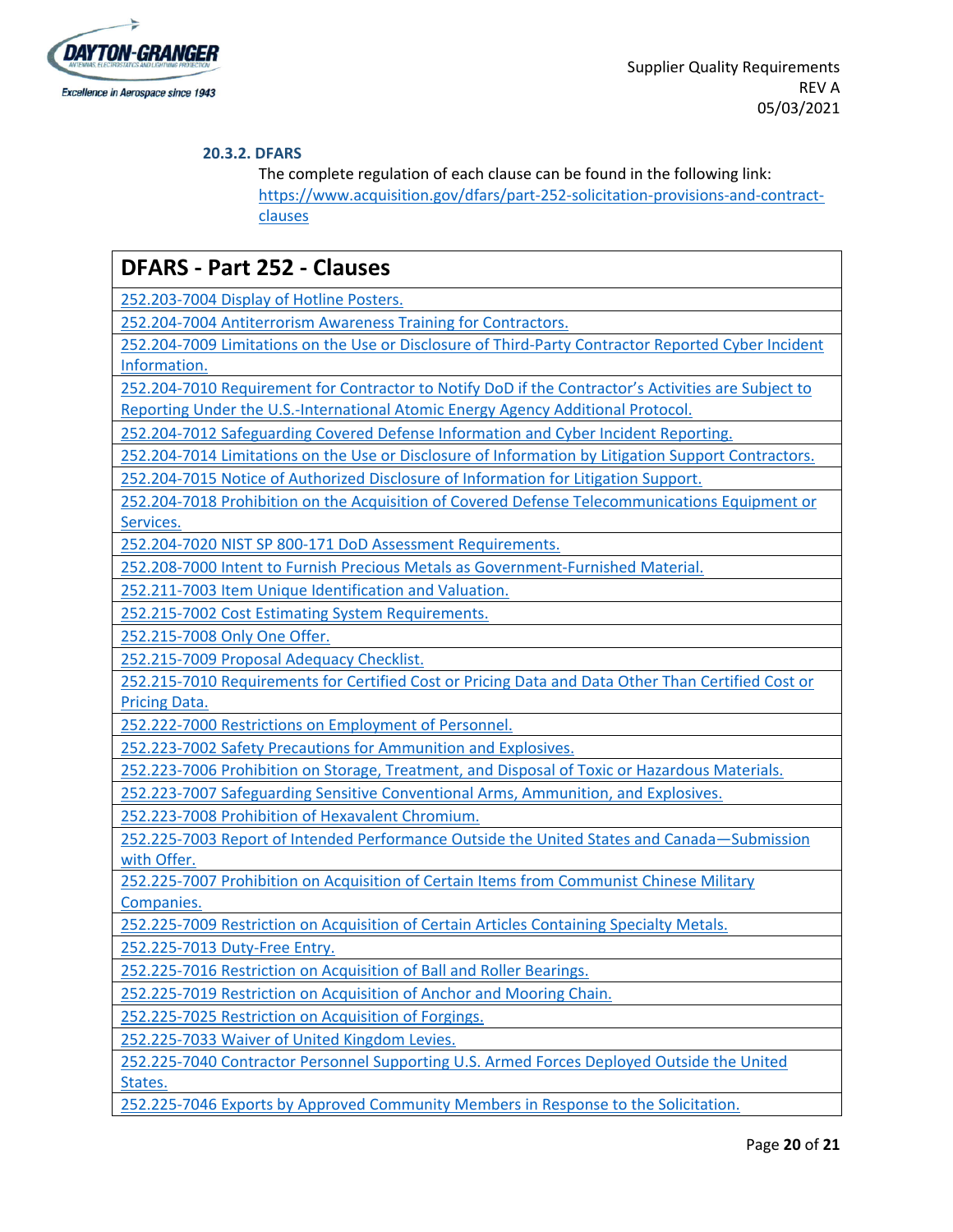

Excellence in Aerospace since 1943

[252.225-7047](https://www.acquisition.gov/dfars/part-252-clauses#DFARS-252.225-7047) Exports by Approved Community Members in Performance of the Contract.

252.225-7048 [Export-Controlled](https://www.acquisition.gov/dfars/part-252-clauses#DFARS-252.225-7048) Items.

[252.225-7052](https://www.acquisition.gov/dfars/part-252-clauses#DFARS-252.225-7052) Restriction on the Acquisition of Certain Magnets, Tantalum, and Tungsten.

252.226-7001 Utilization of Indian [Organizations,](https://www.acquisition.gov/dfars/part-252-clauses#DFARS-252.226-7001) Indian-Owned Economic Enterprises, and Native Hawaiian Small Business [Concerns.](https://www.acquisition.gov/dfars/part-252-clauses#DFARS-252.226-7001)

252.227-7013 Rights in Technical [Data—Noncommercial](https://www.acquisition.gov/dfars/part-252-clauses#DFARS-252.227-7013) Items.

252.227-7014 Rights in [Noncommercial](https://www.acquisition.gov/dfars/part-252-clauses#DFARS-252.227-7014) Computer Software and Noncommercial Computer Software [Documentation.](https://www.acquisition.gov/dfars/part-252-clauses#DFARS-252.227-7014)

252.227-7015 Technical [Data–Commercial](https://www.acquisition.gov/dfars/part-252-clauses#DFARS-252.227-7015) Items.

[252.227-7016](https://www.acquisition.gov/dfars/part-252-clauses#DFARS-252.227-7016) Rights in Bid or Proposal Information.

[252.227-7033](https://www.acquisition.gov/dfars/part-252-clauses#DFARS-252.227-7033) Rights in Shop Drawings.

[252.227-7037](https://www.acquisition.gov/dfars/part-252-clauses#DFARS-252.227-7037) Validation of Restrictive Markings on Technical Data.

252.227-7038 Patent [Rights—Ownership](https://www.acquisition.gov/dfars/part-252-clauses#DFARS-252.227-7038) by the Contractor (Large Business).

[252.228-7001](https://www.acquisition.gov/dfars/part-252-clauses#DFARS-252.228-7001) Ground and Flight Risk.

[252.228-7005](https://www.acquisition.gov/dfars/part-252-clauses#DFARS-252.228-7005) Mishap Reporting and Investigation Involving Aircraft, Missiles, and Space Launch [Vehicles.](https://www.acquisition.gov/dfars/part-252-clauses#DFARS-252.228-7005)

[252.229-7004](https://www.acquisition.gov/dfars/part-252-clauses#DFARS-252.229-7004) Status of Contractor as a Direct Contractor (Spain).

[252.229-7011](https://www.acquisition.gov/dfars/part-252-clauses#DFARS-252.229-7011) Reporting of Foreign Taxes – U.S. Assistance Programs.

252.229-7014 [Taxes—Foreign](https://www.acquisition.gov/dfars/part-252-clauses#DFARS-252.229-7014) Contracts in Afghanistan.

252.229-7015 [Taxes—Foreign](https://www.acquisition.gov/dfars/part-252-clauses#DFARS-252.229-7015) Contracts in Afghanistan (North Atlantic Treaty Organization Status of Forces [Agreement\).](https://www.acquisition.gov/dfars/part-252-clauses#DFARS-252.229-7015)

252.232-7017 Accelerating Payments to Small Business [Subcontractors—Prohibition](https://www.acquisition.gov/dfars/part-252-clauses#DFARS-252.232-7017) on Fees and [Consideration.](https://www.acquisition.gov/dfars/part-252-clauses#DFARS-252.232-7017)

[252.234-7002](https://www.acquisition.gov/dfars/part-252-clauses#DFARS-252.234-7002) Earned Value Management System.

[252.235-7002](https://www.acquisition.gov/dfars/part-252-clauses#DFARS-252.235-7002) Animal Welfare.

252.235-7003 Frequency [Authorization.](https://www.acquisition.gov/dfars/part-252-clauses#DFARS-252.235-7003)

[252.235-7004](https://www.acquisition.gov/dfars/part-252-clauses#DFARS-252.235-7004) Protection of Human Subjects.

[252.236-7013](https://www.acquisition.gov/dfars/part-252-clauses#DFARS-252.236-7013) Requirement for Competition Opportunity for American Steel Producers, Fabricators, and [Manufacturers.](https://www.acquisition.gov/dfars/part-252-clauses#DFARS-252.236-7013)

[252.237-7010](https://www.acquisition.gov/dfars/part-252-clauses#DFARS-252.237-7010) Prohibition on Interrogation of Detainees by Contractor Personnel.

[252.237-7019](https://www.acquisition.gov/dfars/part-252-clauses#DFARS-252.237-7019) Training for Contractor Personnel Interacting with Detainees.

[252.237-7023](https://www.acquisition.gov/dfars/part-252-clauses#DFARS-252.237-7023) Continuation of Essential Contractor Services.

[252.239-7010](https://www.acquisition.gov/dfars/part-252-clauses#DFARS-252.239-7010) Cloud Computing Services.

252.239-7016 [Telecommunications](https://www.acquisition.gov/dfars/part-252-clauses#DFARS-252.239-7016) Security Equipment, Devices, Techniques, and Services.

[252.244-7000](https://www.acquisition.gov/dfars/part-252-clauses#DFARS-252.244-7000) Subcontracts for Commercial Items.

252.244-7001 Contractor Purchasing System [Administration.](https://www.acquisition.gov/dfars/part-252-clauses#DFARS-252.244-7001)

[252.246-7003](https://www.acquisition.gov/dfars/part-252-clauses#DFARS-252.246-7003) Notification of Potential Safety Issues.

[252.246-7007](https://www.acquisition.gov/dfars/part-252-clauses#DFARS-252.246-7007) Contractor Counterfeit Electronic Part Detection and Avoidance System.

[252.246-7008](https://www.acquisition.gov/dfars/part-252-clauses#DFARS-252.246-7008) Sources of Electronic Parts.

[252.247-7003](https://www.acquisition.gov/dfars/part-252-clauses#DFARS-252.247-7003) Pass-Through of Motor Carrier Fuel Surcharge Adjustment to the Cost Bearer.

252.247-7023 [Transportation](https://www.acquisition.gov/dfars/part-252-clauses#DFARS-252.247-7023) of Supplies by Sea.

[252.249-7002](https://www.acquisition.gov/dfars/part-252-clauses#DFARS-252.249-7002) Notification of Anticipated Contract Termination or Reduction.